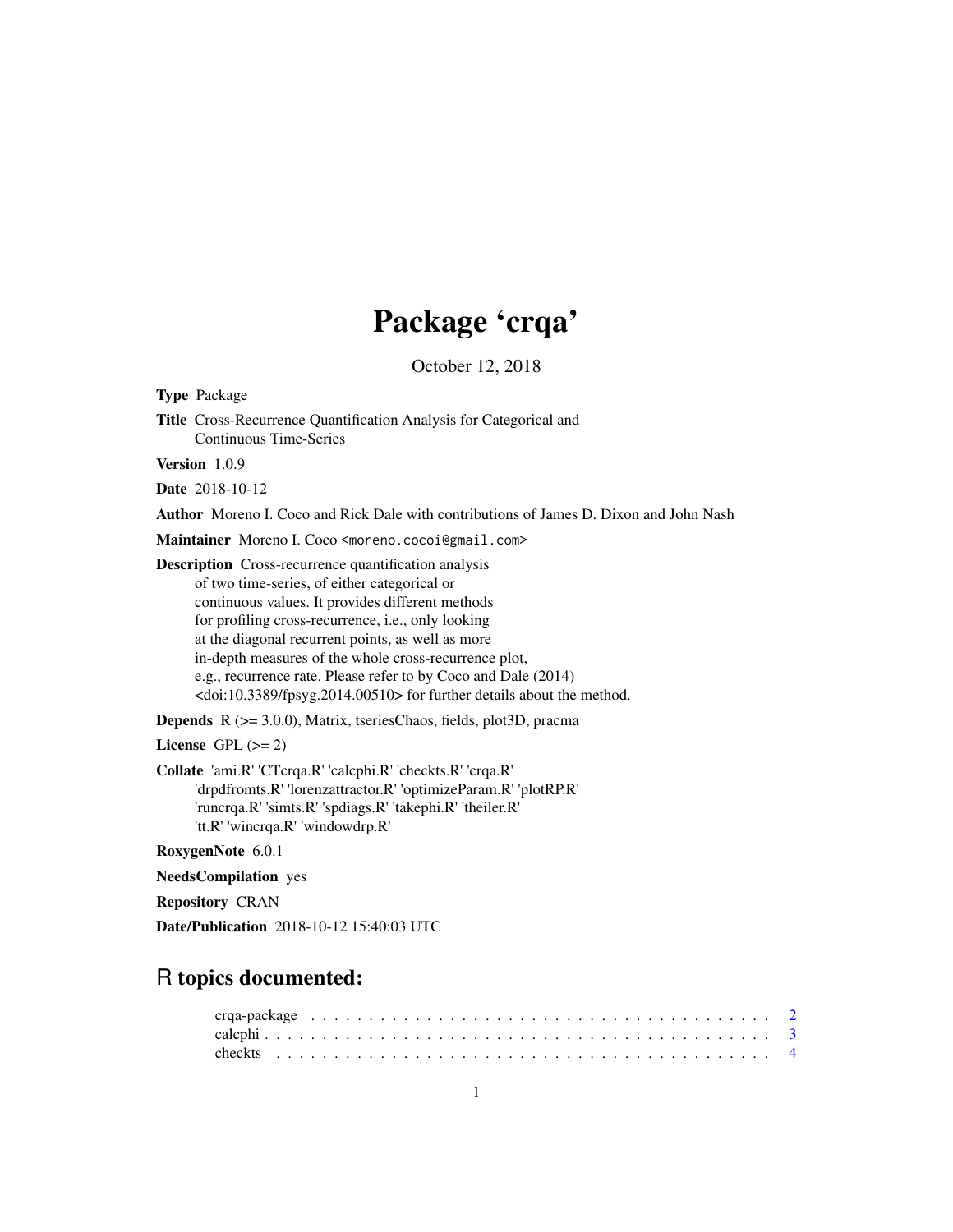#### <span id="page-1-0"></span>2 crqa-package

| 28 |
|----|

crqa-package *Cross-Recurrence Quantification Analysis for Continuous and Categorial Time-series*

#### Description

CRQA is a package to perform cross-recurrence quantification analysis between two time-series, of either categorical or continuous values. It provides different methods for profiling cross-recurrence, i.e., only looking at the diagonal recurrent points, as well as more in-depth measures of the whole cross-recurrence plot, e.g., percentage recurrence.

#### Details

| Package: | crqa         |
|----------|--------------|
| Type:    | Package      |
| Version: | 1.0          |
| Date:    | 2013-09-20   |
| License: | $GPL \geq 2$ |
|          |              |

crqa: core cross recurrence function, which examines recurrent structures between time-series, which are time-delayed and embedded in higher dimensional space.

drpdfromts: cross-recurrence profile of two-times series

CTcrqa: calculates cross-recurrence of categorical time-series by means of Contingency Tables. Usefull if co-occurences between states has to be tracked.

optimizeParam: find the optimal radius, delay, and embedding dimension parameters to compute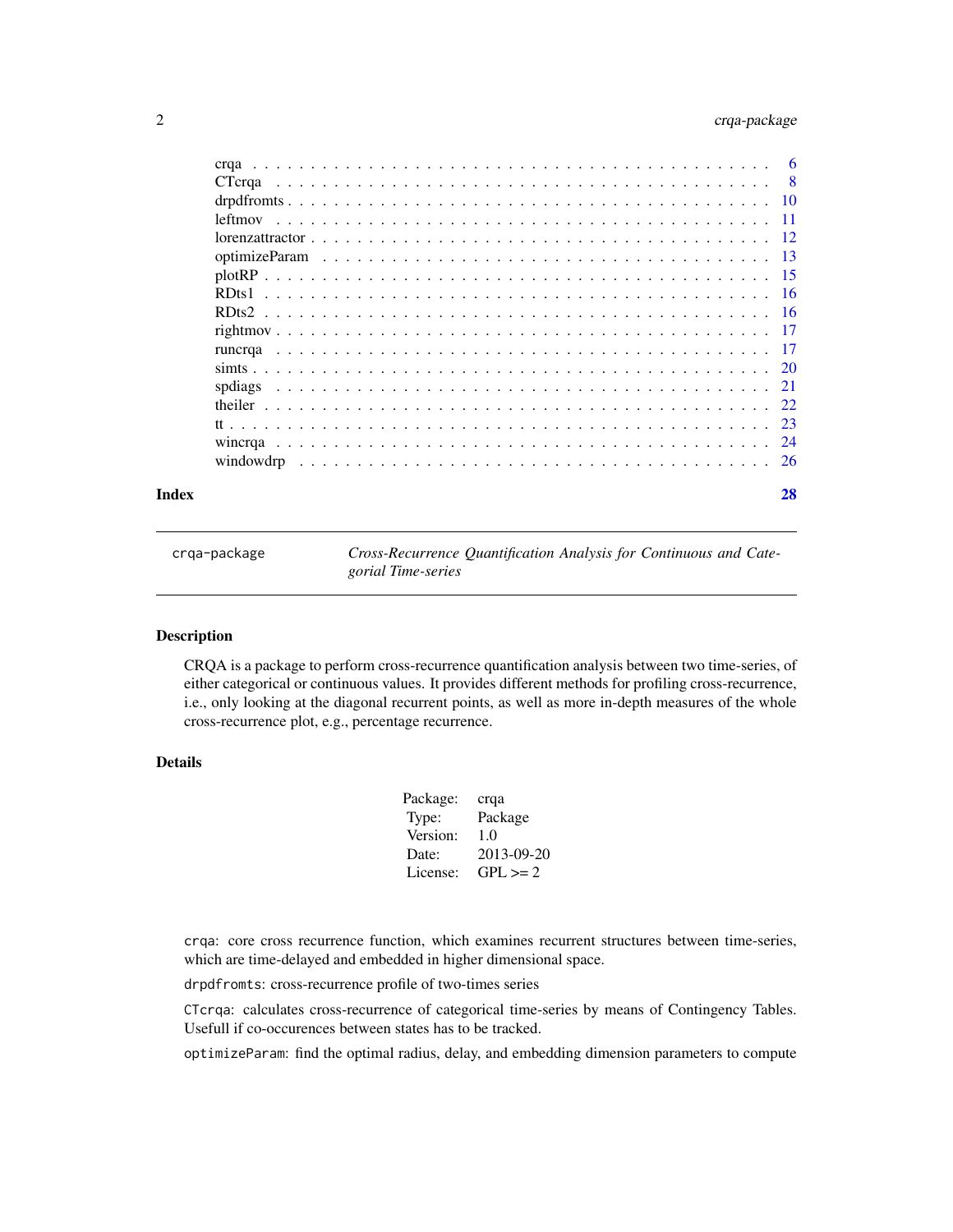#### <span id="page-2-0"></span>calcphi 3

cross-recurrence of two continuous time-series.

runcrqa: Wrapper calling different methods to compute CRQA. For each method, an appropriate set of parameters should be chosen.

windowdrp: windowed-recurrence profile, similar to window cross-correlation analysis, it calculates how recurrence of the two time-series develop over time.

#### Author(s)

Moreno I. Coco (moreno.cocoi@gmail.com)

#### References

Webber Jr, C. L., and Zbilut, J. P. (2005). Recurrence quantification analysis of nonlinear dynamical systems. Tutorials in contemporary nonlinear methods for the behavioral sciences, 26-94. Marwan, N., and Kurths, J. Nonlinear analysis of bivariate data with cross recurrence plots. Physics Letters A 302.5 (2002): 299-307.

#### Examples

```
data(crqa) ## load data
```

```
## cross-recurrence diagonal profile
drpdfromts(RDts1, RDts2, ws = 40, datatype = "categorical")
```
<span id="page-2-1"></span>

| calcphi | Extract the phi-coefficient observed between the two time-series on a |
|---------|-----------------------------------------------------------------------|
|         | <i>specific state k.</i>                                              |

#### Description

Phi-coefficient is the recurrence observed between the two time-series on a specific state k. The  $phi(k)$  coefficient increases with the frequency of matching recurrence on the same state  $(k; k)$  and away from this state (not  $k$ ; not  $k$ ) between the two time-series. On the other hand, phi $(k)$  decreases with the frequency of mismatching objects (k; not-k, and vice versa).

#### Usage

calcphi(t1, t2, ws, k)

| t1 | First time-series                                |
|----|--------------------------------------------------|
| t2 | Second time-series                               |
| WS | Number of delays $(+/-)$ considered              |
| k  | The categorical state on which phi is calculated |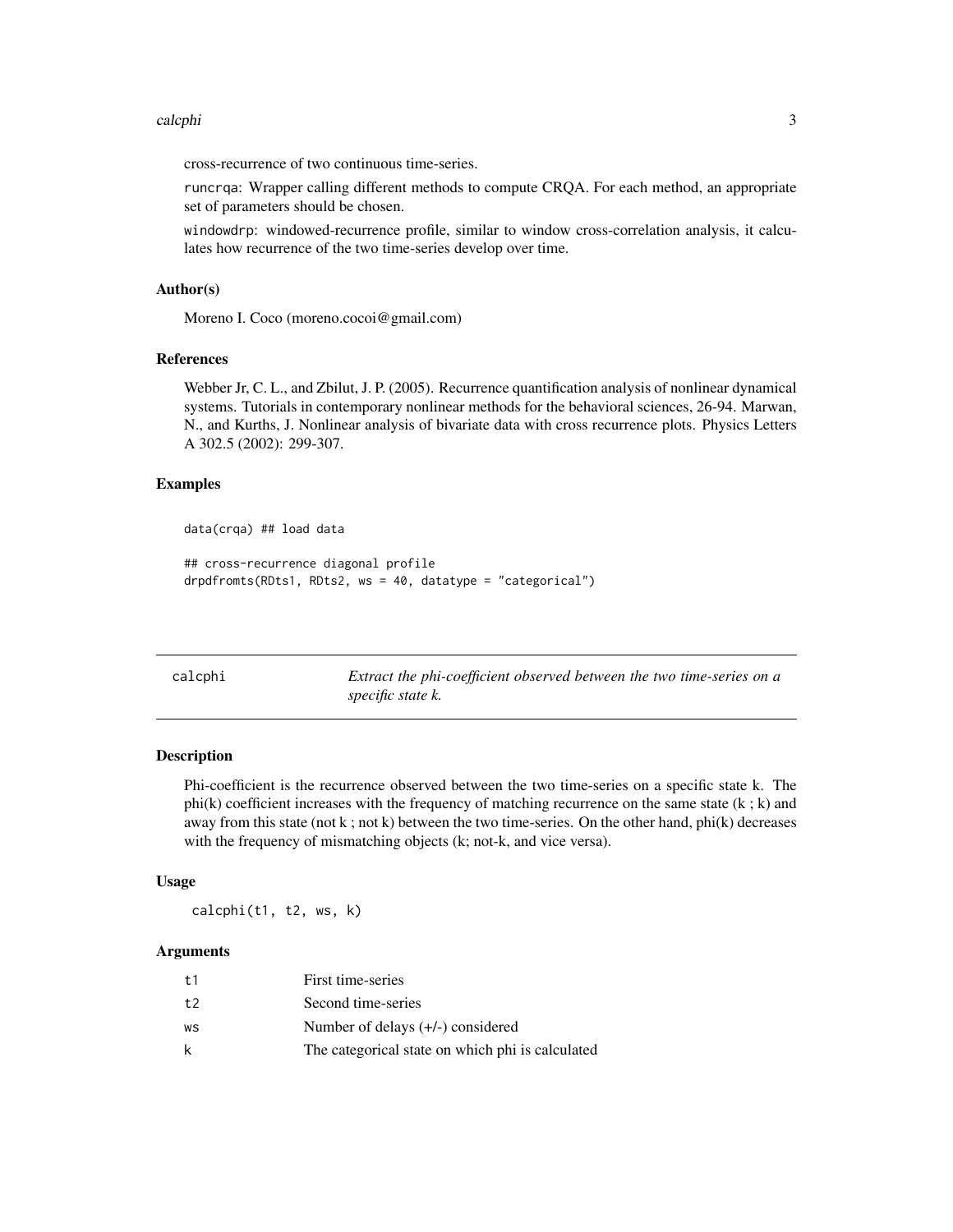#### <span id="page-3-0"></span>Value

It returns the recurrence phi-coefficient profile for state k for all delays considered

#### Author(s)

Moreno I. Coco (moreno.cocoi@gmail.com)

#### References

Dale, R., Warlaumont, A. S. and Richardson, D. C. (2011). Nominal cross recurrence as a generalized lag sequential analysis for behavioral streams. International Journal of Bifurcation and Chaos, 21, 1153-1161. (special issue on recurrence)

#### See Also

[CTcrqa](#page-7-1), [simts](#page-19-1)

#### Examples

```
## simulate two dichotomous series
tS = simts(0.25, 0.05, 0.2, 0.2, 0.25, 100)
ts1 = tS[1,]; ts2 = tS[2,]## k = 1, as series are dichotomous
## check data(crqa) for alternative data (RDts1, RDts2)
k = 1; ws = 40
res = calcphi(ts1, ts2, ws, k)
```
<span id="page-3-1"></span>checkts *Check and trim time-series*

#### Description

Checks the length of two input time-series, and evaluates whether they have to be discarded given a specified threshold. If the difference between series is smaller than the threshold, the longest series between the two is either padded, or trimmed, to be the same length.

#### Usage

checkts(ts1, ts2, datatype, thrshd, pad)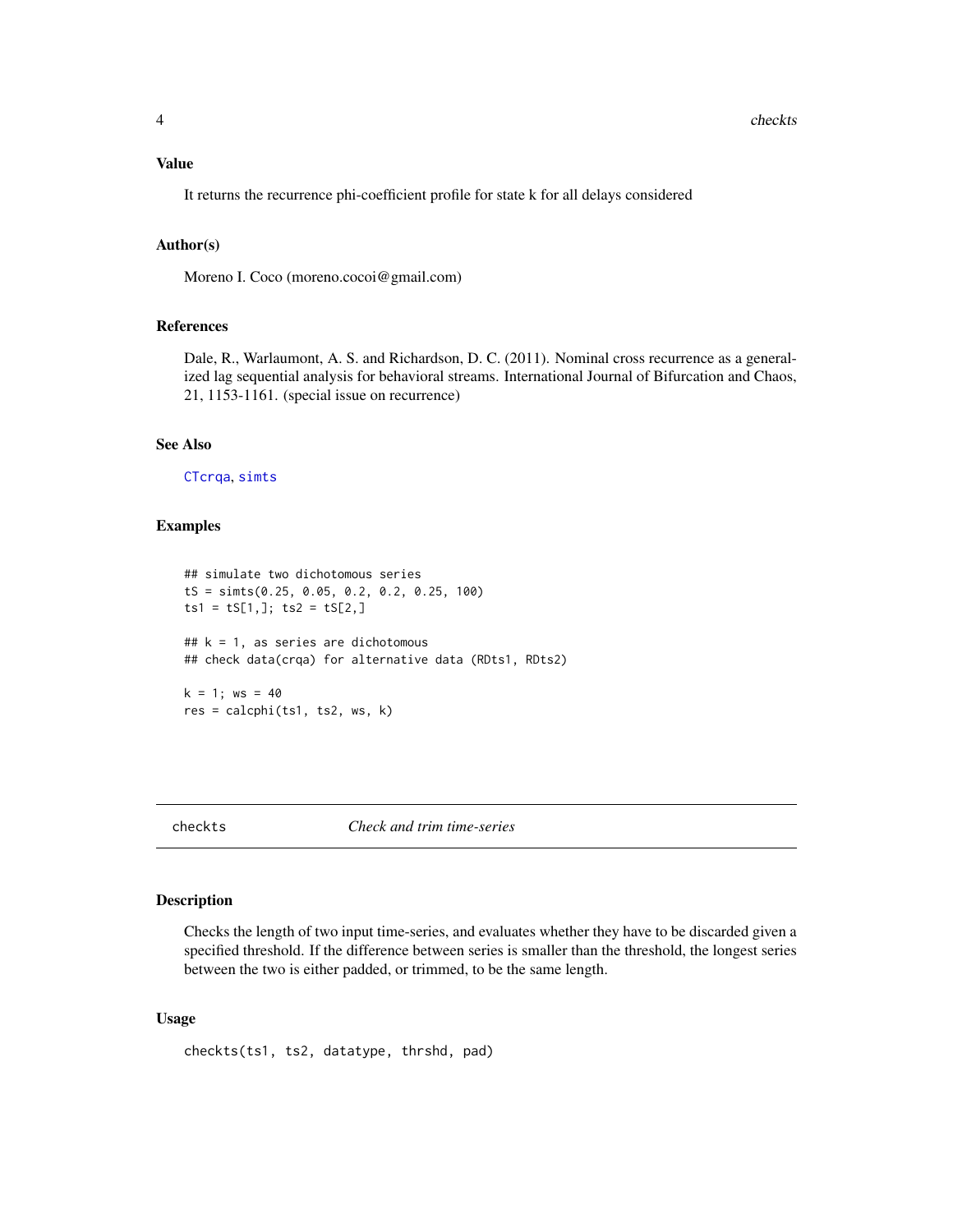#### <span id="page-4-0"></span>checkts 5

#### Arguments

| ts1      | First time-series                                                                                                                                                                                                                           |
|----------|---------------------------------------------------------------------------------------------------------------------------------------------------------------------------------------------------------------------------------------------|
| ts2      | Second time-series                                                                                                                                                                                                                          |
| datatype | Datatype of the time-series, either "numerical" or "categorical"                                                                                                                                                                            |
| thrshd   | Maximal length difference between the two-series used to accept them as valid.<br>Series with a difference in length bigger than threshold are rejected as invalid.                                                                         |
| pad      | A logical flag indicating whether, in case the two-series differ by length, have to<br>be padded (TRUE), with the shorter being extended. Or not, in which case, the<br>longest series is trimmed to be of the same length as the shortest. |

#### Details

This function strictly applies when the two time-series series are expected to have equal length. An example of such case is co-registred eye-movement responses, where a difference in length highlights a possible error in the eye-tracking co-registration. The threshold is used to discriminate small versus large differences. The value to assign to the threshold should be estimated by looking at the difference distribution observed in the dataset. Note, when the two series are of continous numerical values, the padding value is obtained as the mean between the two series.

#### Value

If the difference between the two-series is smaller than the threshold, it returns a list with two arguments: the first [[1]] is a matrix with two columns, i.e., the two time-series padded or trimmed, and number of rows equal to the shortest sequence. The second [[2]] is a boolean flag with value TRUE, indicating that the difference was shorter than the threshold. If instead the difference was bigger than threshold, it returns a list with two arguments: the first [[1]] is the difference observed between the two series, the second [[2]] is a boolean flag with value FALSE, indicating that the difference was bigger than threshold.

#### Author(s)

Moreno I. Coco (moreno.cocoi@gmail.com)

#### See Also

[runcrqa](#page-16-1)

#### Examples

## generate two time-series of different length

```
ts1 = seq(1, 30, 1); ts2 = seq(1, 25, 1)datatype = "continuous"
threshold = 6 ## threshold is larger than difference
pad = FALSE
res = checkts(ts1, ts2, datatype, threshold, pad)
print(res)
```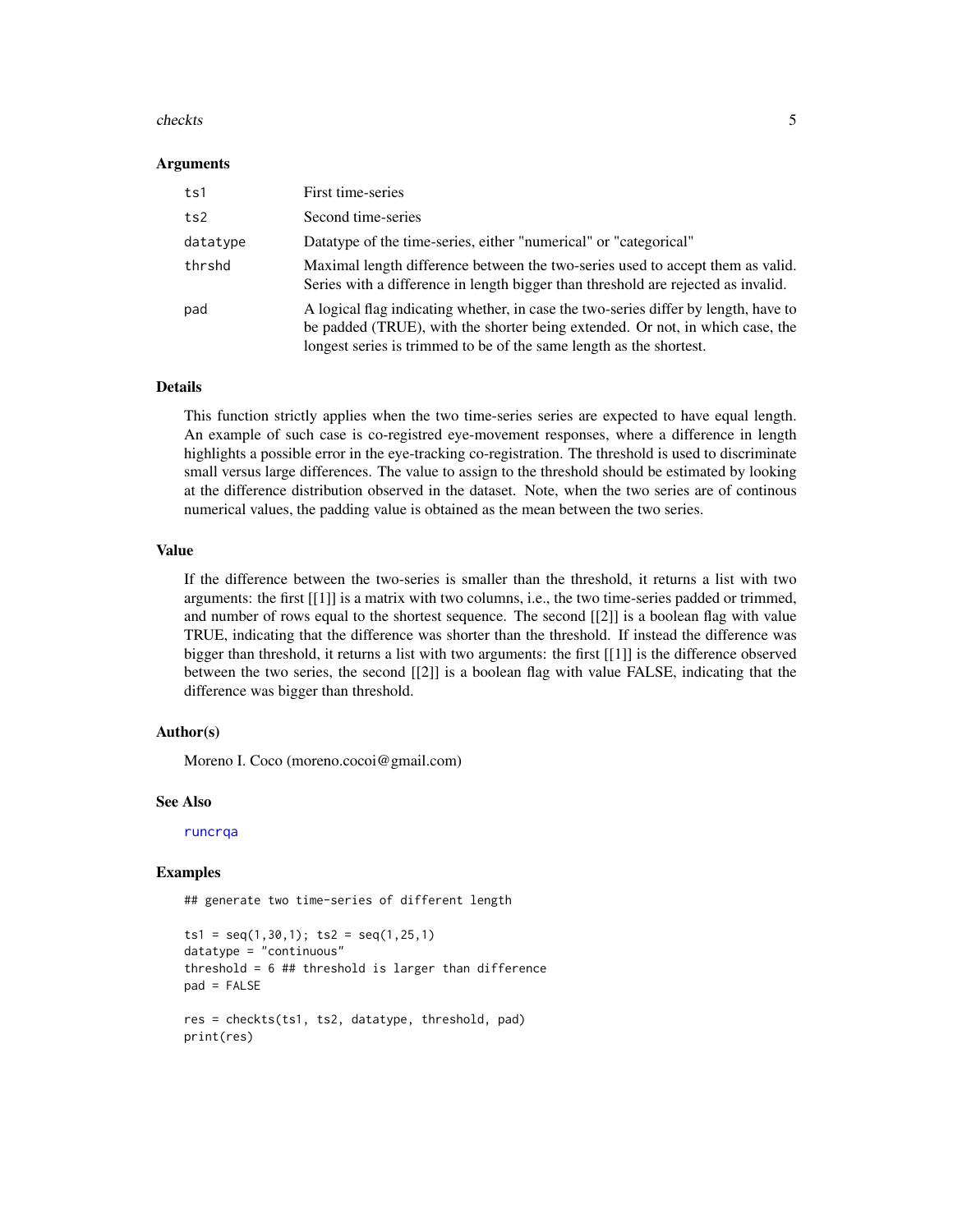```
threshold = 4 ## threshold is smaller than difference
```

```
res = checkts(ts1, ts2, datatype, threshold)
print(res)
```
<span id="page-5-1"></span>crqa *Cross recurrence measures of two time-series, time-delayed and embedded in higher dimensional space*

#### Description

Core cross recurrence function, which examines recurrent structures between time-series, which are time-delayed and embedded in higher dimensional space. The approach compares the phase space trajectories of two time-series in the same phase-space when delays are introduced. A distance matrix between the two-series, delayed and embedded is calculated. Several measures representative of the interaction between two series are extracted (explained below).

#### Usage

crqa(ts1, ts2, delay, embed, rescale, radius, normalize, mindiagline, minvertline, tw, whiteline, recpt, side, checkl)

| ts1         | First time-series.                                                                                                                                                      |
|-------------|-------------------------------------------------------------------------------------------------------------------------------------------------------------------------|
| ts2         | Second time-series.                                                                                                                                                     |
| delay       | The delay unit by which the series are lagged.                                                                                                                          |
| embed       | The number of embedding dimension for phase-reconstruction, <i>i.e.</i> , the lag in-<br>tervals.                                                                       |
| rescale     | Rescale the distance matrix; if rescale = $0$ (do nothing); if rescale = $1$ (mean<br>distance of entire matrix); if rescale $= 2$ (maximum distance of entire matrix). |
| radius      | A threshold, cut-off, constant used to decide whether two points are recurrent or<br>not.                                                                               |
| normalize   | Normalize the time-series; if normalize = $0$ (do nothing); if normalize = $1$ (Unit<br>interval); if normalize $= 2$ (z-score).                                        |
| mindiagline | A minimum diagonal length of recurrent points. Usually set to 2, as it takes a<br>minimum of two points to define any line.                                             |
| minvertline | A minimum vertical length of recurrent points.                                                                                                                          |
| tw          | The Theiler window parameter                                                                                                                                            |
| whiteline   | A logical flag to calculate (TRUE) or not (FALSE) empty vertical lines.                                                                                                 |
| recpt       | A logical flag indicating whether measures of cross-recurrence are calculated<br>directly from a recurrent plot (TRUE) or not (FALSE).                                  |

<span id="page-5-0"></span>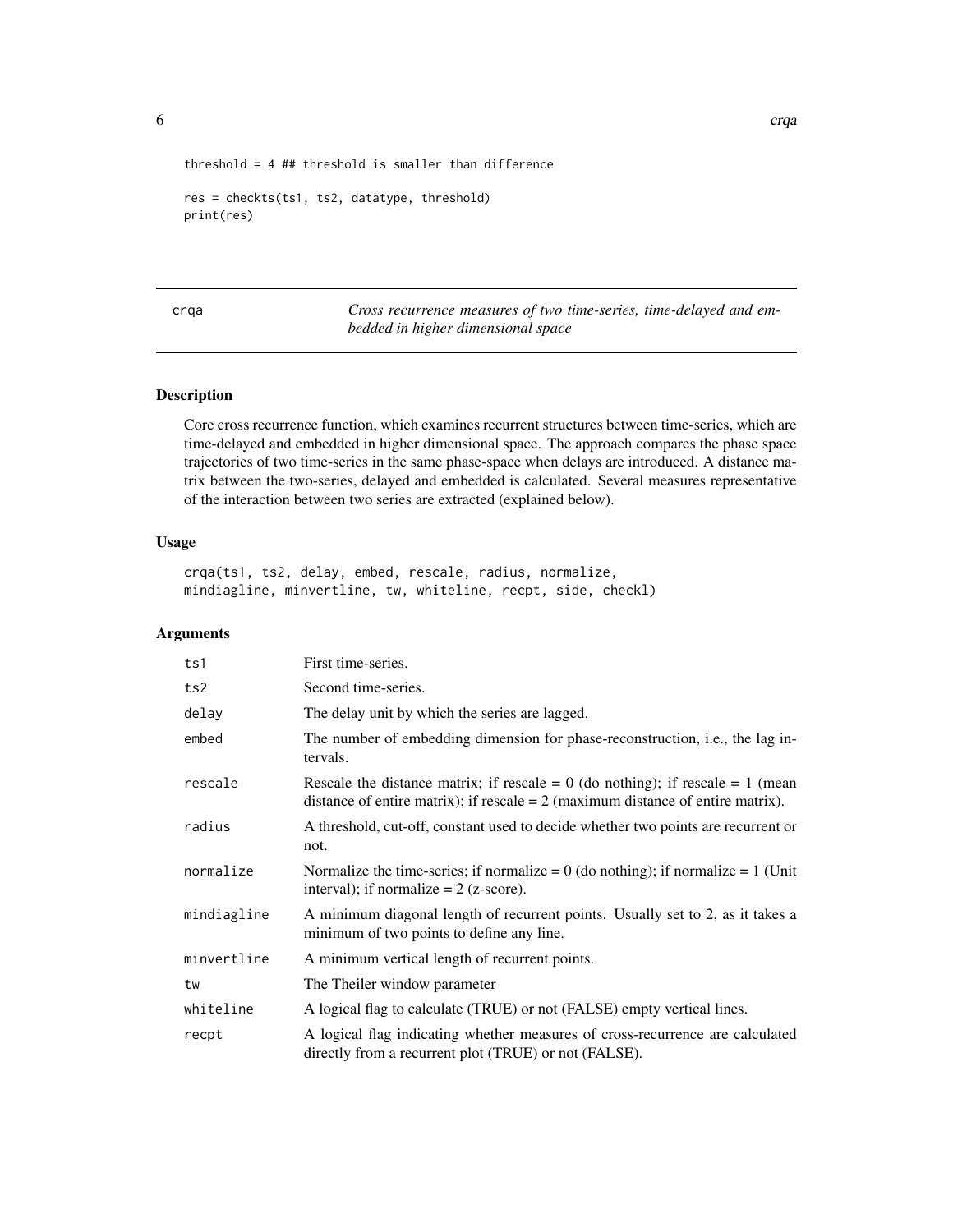<span id="page-6-0"></span>

| side   | A string indicating whether recurrence measures should be calculated in the           |
|--------|---------------------------------------------------------------------------------------|
|        | 'upper' triangle of the RP 'lower' triangle of the matrix, or 'both'. LOC is          |
|        | automatically excluded for 'upper' and 'lower'.                                       |
| checkl | A list with four arguments: $do = TRUE[FALSE; normalize (or not) the length of$       |
|        | ts if do $==$ TRUE, then the arguments of checkts() needs to be passed. data type $=$ |
|        | (numerical, categorical) - nature of ts thrshd: number of timepoints we tollerate     |
|        | difference between ts pad: the two series have to be padded (TRUE) or chopped         |
|        | (FALSE)                                                                               |

#### Details

We recommend setting whiteline = FALSE, as the current version of the library does not make use of such information to extract measures of cross-recurrence.

#### Value

If CRQA can be calculated and recurrence is found, it returns a list with different measures extracted from the recurrence plot. Otherwise, the values for the output arguments will be either 0 or NA.

| <b>RR</b>   | The percentage of recurrent points falling within the specified radius (range be-<br>tween $0$ and $100$ )                 |
|-------------|----------------------------------------------------------------------------------------------------------------------------|
| DET         | Proportion of recurrent points forming diagonal line structures.                                                           |
| NRLINE      | The total number of lines in the recurrent plot                                                                            |
| maxL        | The length of the longest diagonal line segment in the plot, excluding the main<br>diagonal                                |
| L           | The average length of line structures                                                                                      |
| <b>ENTR</b> | Shannon information entropy of diagonal line lengths longer than the minimum<br>length                                     |
| rENTR       | Entropy measure normalized by the number of lines observed in the plot. Handy<br>to compare across contexts and conditions |
| LAM         | Proportion of recurrent points forming vertical line structures                                                            |
| <b>TT</b>   | The average length of vertical line structures                                                                             |
| <b>RP</b>   | The Recurrence Plot sparse matrix data                                                                                     |
|             |                                                                                                                            |

#### Note

Part of this code was translated from a Matlab version provided by Rick Dale, and created during the Non-Linear Methods for Psychological Science summer school held at the University of Cincinnati in 2012

#### Author(s)

Moreno I. Coco (moreno.cocoi@gmail.com)

#### See Also

[tt](#page-22-1), [checkts](#page-3-1), [spdiags](#page-20-1), [simts](#page-19-1)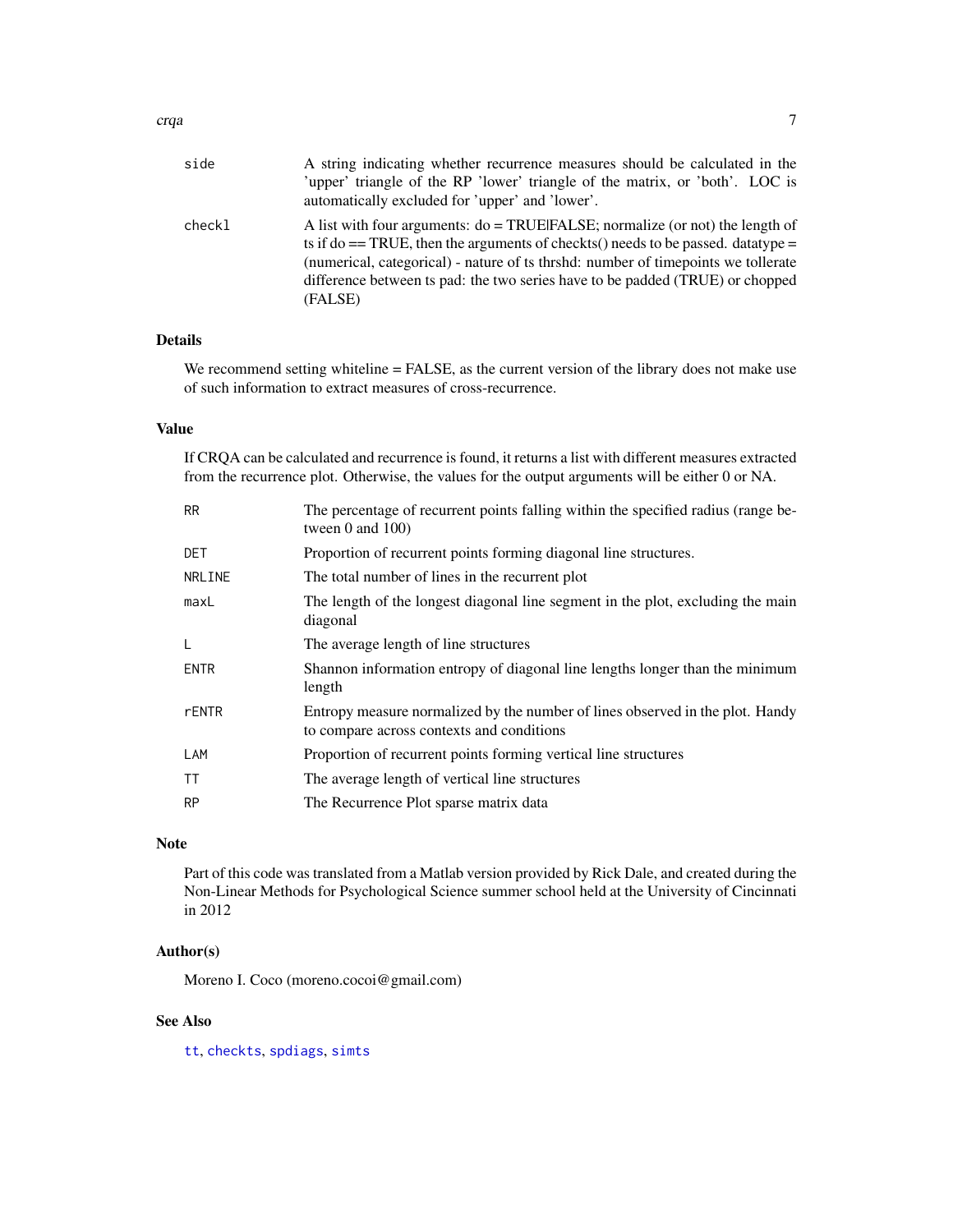#### Examples

```
## simulate two dichotomous series
tS = simts(0.25, 0.05, 0.2, 0.2, 0.25, 100)
ts1 = tS[1,]; ts2 = tS[2,]## check data(crqa) for alternative data
## (e.g., RDts1, RDts2)
## initialize the parameters
delay = 1; embed = 1; rescale = 1; radius = 0.001;
normalize = 0; mindiagline = 2; minvertline = 2;
tw = 0; whiteline = FALSE; recpt = FALSE; side = "both"
check1 = list(do = FALSE, thrshd = 3, datatype = "categorical",pad = TRUE)
ans = crqa(ts2, ts1, delay, embed, rescale, radius, normalize,
mindiagline, minvertline, tw, whiteline, recpt, side, checkl)
print(ans[1:9]) ## last argument of list is the cross-recurrence plot
RP = ans$RP ## take out RP
```
<span id="page-7-1"></span>

CTcrqa *Contingency Table Cross-Recurrence Quantification Analysis*

#### Description

Recurrence is calculated by means of contingency tables, and it can only be used on categorical time-series. First, it finds the common state, or categories, shared by the two-times series, then it builds up a contingency table counting the co-occurrences of stateA-stateB between the two-series. The diagonal of the CT is where the recurrence profile is calculated, as along the diagonal, the states are identical.

#### Usage

CTcrqa(ts1, ts2, par)

| ts1 | First time-series                                                                                                                                                                                                                                                                                                             |
|-----|-------------------------------------------------------------------------------------------------------------------------------------------------------------------------------------------------------------------------------------------------------------------------------------------------------------------------------|
| ts2 | Second time-series                                                                                                                                                                                                                                                                                                            |
| par | A list of arguments to pass to the function: data type $=$ a string specifying<br>whether the time-series is 'numerical' or 'categorical'. thrshd $=$ a constant in-<br>dicating the maximum difference between time-series lenghts that is tollerated.<br>$lags = a$ numerical vector for the delays, e.g., seq $(1,100, 1)$ |

<span id="page-7-0"></span>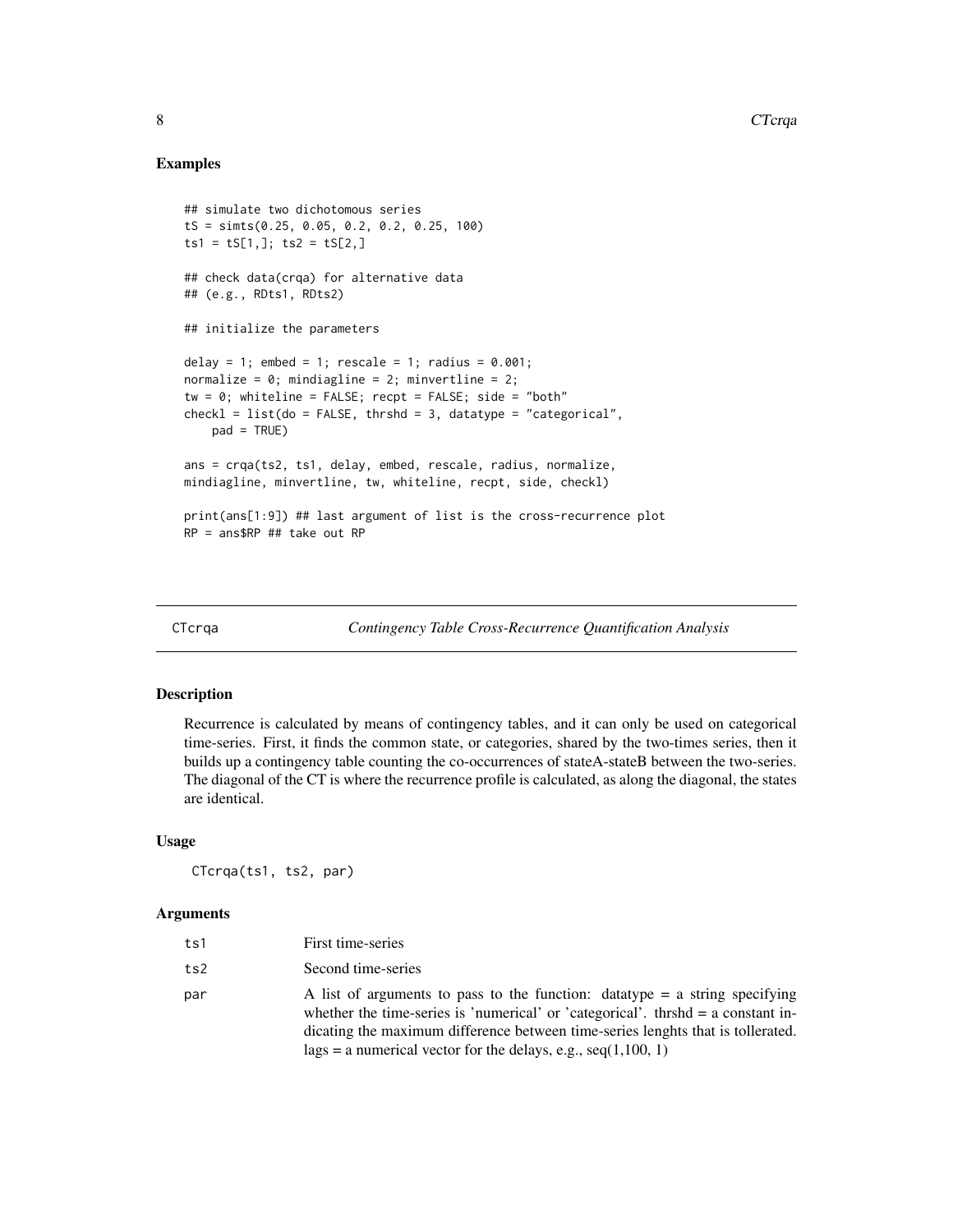#### <span id="page-8-0"></span>CTcrqa *9*

#### Value

A cross-recurrence profile of the two time-series with length equal to the number of delays considered

#### Note

For every delay, a full co-occurence matrices of the states of the two-series is obtained. At the moment, only the diagonal is used. However, the function could also be used to track the probability of encountering states for the different delays.

#### Author(s)

Moreno I. Coco (moreno.cocoi@gmail.com)

#### References

Dale, R., Warlaumont, A. S. and Richardson, D. C. (2011). Nominal cross recurrence as a generalized lag sequential analysis for behavioral streams. International Journal of Bifurcation and Chaos, 21, 1153-1161. (special issue on recurrence)

#### See Also

[calcphi](#page-2-1)

#### Examples

```
## simulate two dichotomous series
tS = simts(0.25, 0.05, 0.2, 0.2, 0.25, 50)
ts1 = tS[1,]; ts2 = tS[2,]## check data(crqa) for alternative data
## (e.g., RDts1, RDts2)
par = list(lags = seq(1, 40, 1), datatype = "categorical", thrshd = 8);
res = CTcrqa(ts1, ts2, par)
## show profile
plot(seq(1,length(res),1), res, xlab = "Delays",
ylab = "Recurrency", type = "l", lwd = 3)
```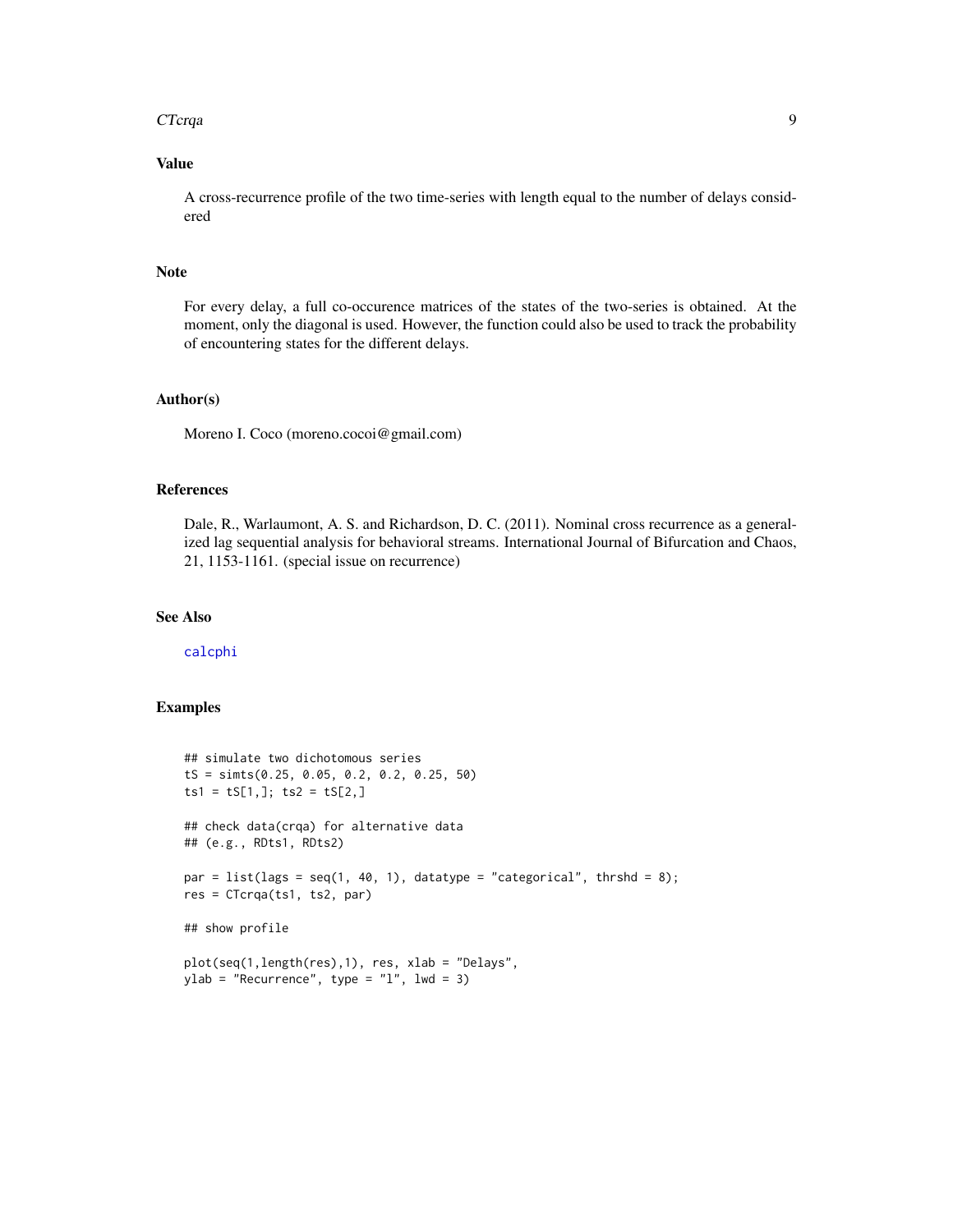#### Description

Quick method to explore the cross-recurrence diagonal profile of two-time series. It returns the recurrence observed for different delays, the maximal recurrence observed, and the delay at which it occurred.

### Usage

```
drpdfromts(ts1, ts2, ws, datatype, radius,
delay, embed, rescale, normalize, mindiagline, minvertline, tw)
```
#### Arguments

| ts1         | First time-series                                                                                                                                                       |
|-------------|-------------------------------------------------------------------------------------------------------------------------------------------------------------------------|
| ts2         | Second time-series                                                                                                                                                      |
| WS          | A constant indicating the range of delays (positive and negative) to explore                                                                                            |
| datatype    | A string indicating whether the time-series consist of "categorical", or "contin-<br>uous" datatype                                                                     |
| radius      | A threshold, cut-off, constant used to decide whether two points are recurrent or<br>not.                                                                               |
| delay       | The delay unit by which the series are lagged.                                                                                                                          |
| embed       | The number of embedding dimension for phase-reconstruction, i.e., the lag in-<br>tervals.                                                                               |
| rescale     | Rescale the distance matrix; if rescale = $0$ (do nothing); if rescale = $1$ (mean<br>distance of entire matrix); if rescale $= 2$ (maximum distance of entire matrix). |
| normalize   | Normalize the time-series; if normalize = $0$ (do nothing); if normalize = $1$ (Unit<br>interval); if normalize $= 2$ (z-score).                                        |
| mindiagline | A minimum diagonal length of recurrent points. Usually set to 2, as it takes a<br>minimum of two points to define any line.                                             |
| minvertline | A minimum vertical length of recurrent points.                                                                                                                          |
| tw          | The Theiler window parameter                                                                                                                                            |

#### Value

A list with the following arguments:

| profile | A vector of recurrence (ranging from $0,1$ ) with length equal to the number of<br>delays explored |
|---------|----------------------------------------------------------------------------------------------------|
| maxrec  | Maximal recurrence observed between the two-series                                                 |
| maxlag  | Delay at which maximal recurrence is observed                                                      |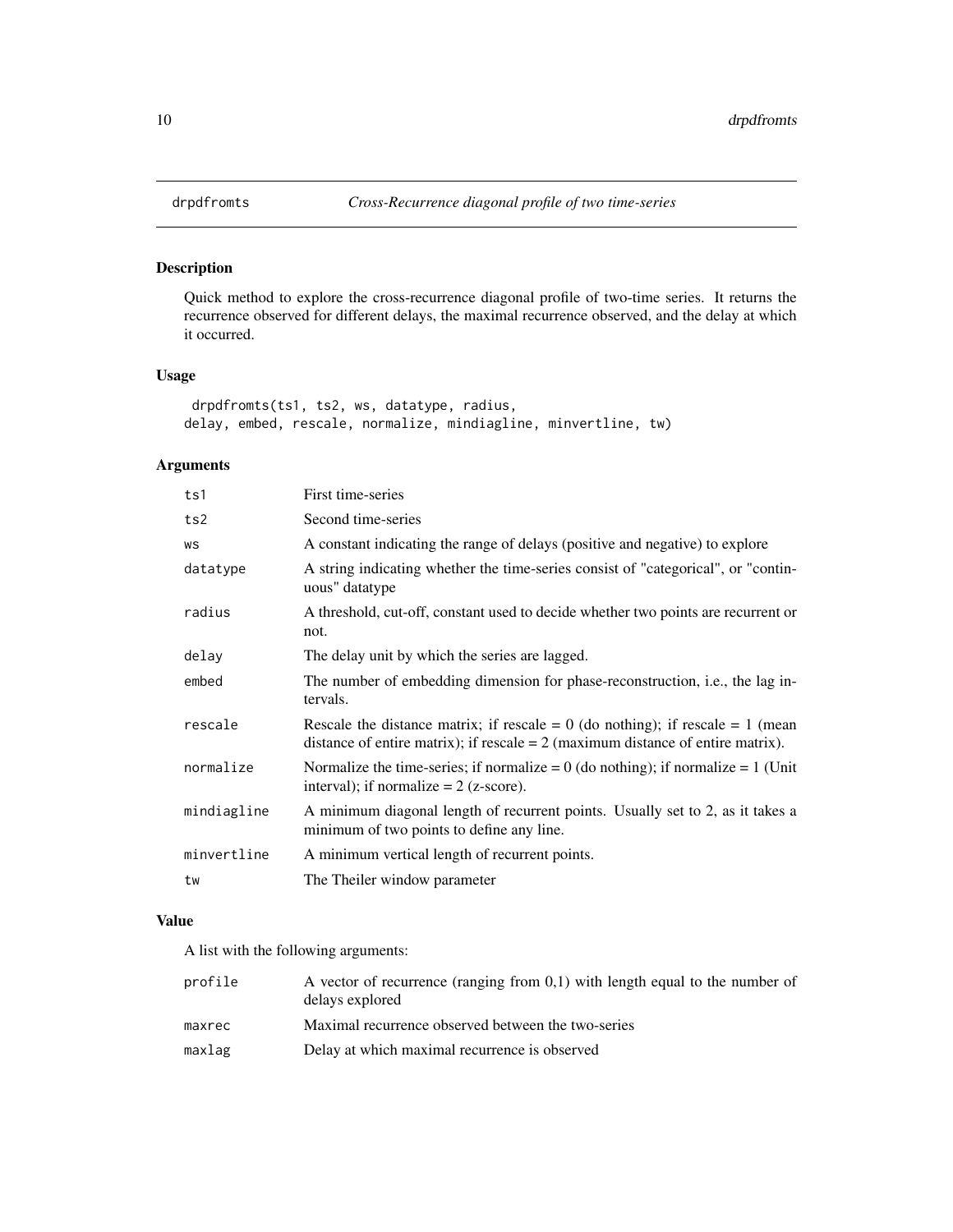#### <span id="page-10-0"></span>leftmov and the state of the state of the state of the state of the state of the state of the state of the state of the state of the state of the state of the state of the state of the state of the state of the state of th

#### Author(s)

Moreno I. Coco (moreno.cocoi@gmail.com)

#### See Also

[windowdrp](#page-25-1)

data(crqa)

#### Examples

```
res = drpdfromts(RDts1, RDts2, ws = 100,
datatype = "categorical", radius = 0.001,
delay = 1, embed = 1, rescale = 0, normalize = 0,
mindiagline = 2, minvertline = 2, tw = \theta)
profile = res$profile
plot(seq(1,length(profile),1), profile, type = "l", lwd = 5,
     xaxt = "n", xlab = "Lag", ylab = "Recurrence")
```
leftmov *Continuous series of body movement intensity (left participant)*

#### Description

A sequence of z-score gross body movement, as captured in a video, sampled at 8 Hz

#### Usage

leftmov

#### Format

A vector containing 801 observations.

#### References

Paxton, A., and Dale, R. (2013). Frame-differencing methods for measuring bodily synchrony in conversation. Behavior research methods, 45(2), 329-343.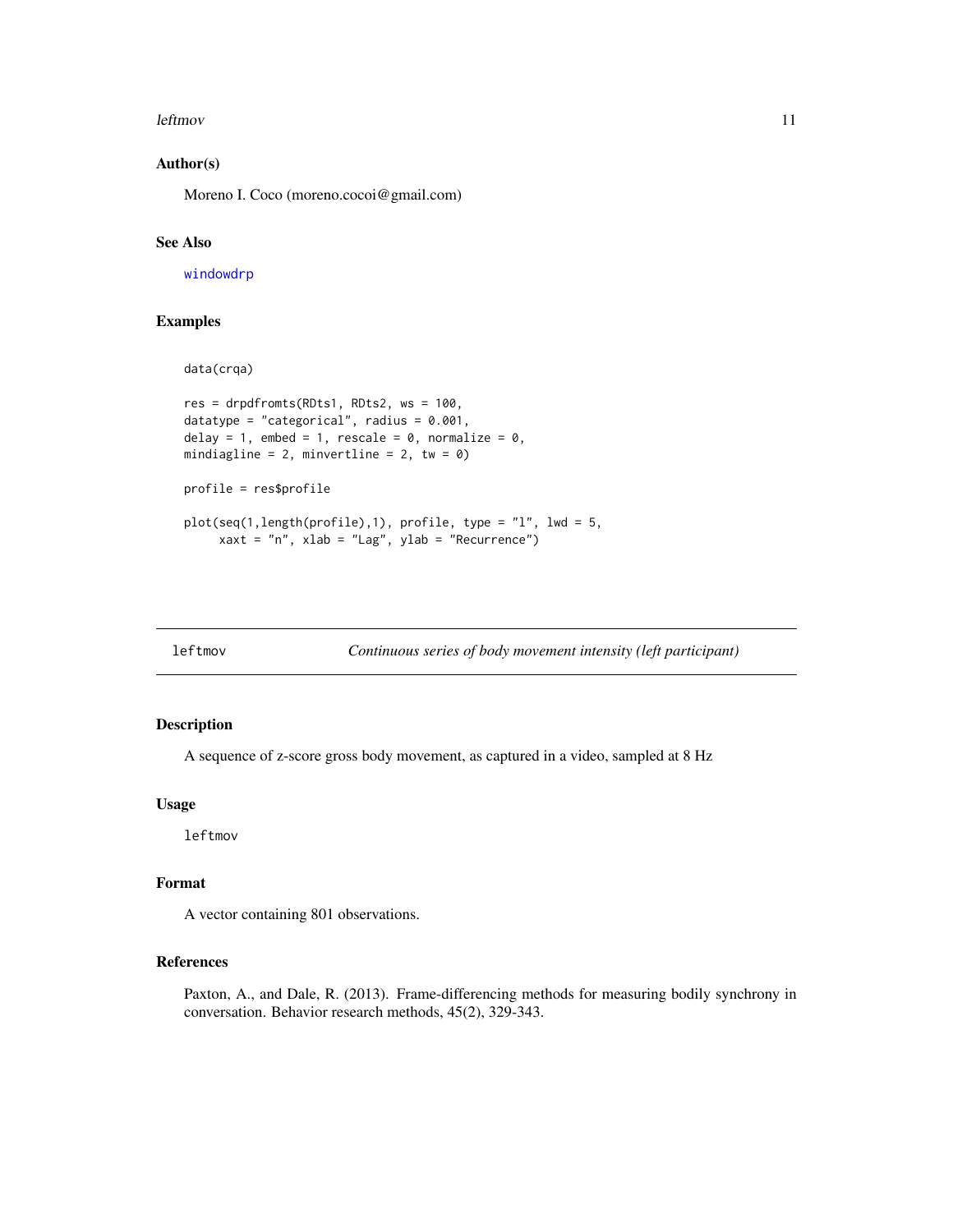<span id="page-11-0"></span>

#### Description

An implementation of the Lorenz dynamical system, which describes the motion of a possible particle, which will neither converge to a steady state, nor diverge to infinity; but rather stay in a bounded but 'chaotically' defined region, i.e., an attractor.

#### Usage

lorenzattractor(numsteps, dt, sigma, r, b, plots)

#### Arguments

| numsteps    | The number of simulated points        |
|-------------|---------------------------------------|
| dt          | System parameter                      |
| sigma       | System parameter                      |
| r           | System parameter                      |
| $\mathbf b$ | System parameter                      |
| plots       | If TRUE, it plots the Lorenz obtained |

#### Value

It returns a matrix with the 3 dimensions of the Lorenz

#### Author(s)

Moreno I. Coco (moreno.cocoi@gmail.com)

#### References

Lorenz, Edward Norton (1963). Deterministic nonperiodic flow. Journal of the Atmospheric Sciences 20(2) 130-141.

#### Examples

```
## initialize the parameters
numsteps = 2 \land 11; dt = .01; sigma = 10; r = 28; b = 8/3;
plots = TRUE
```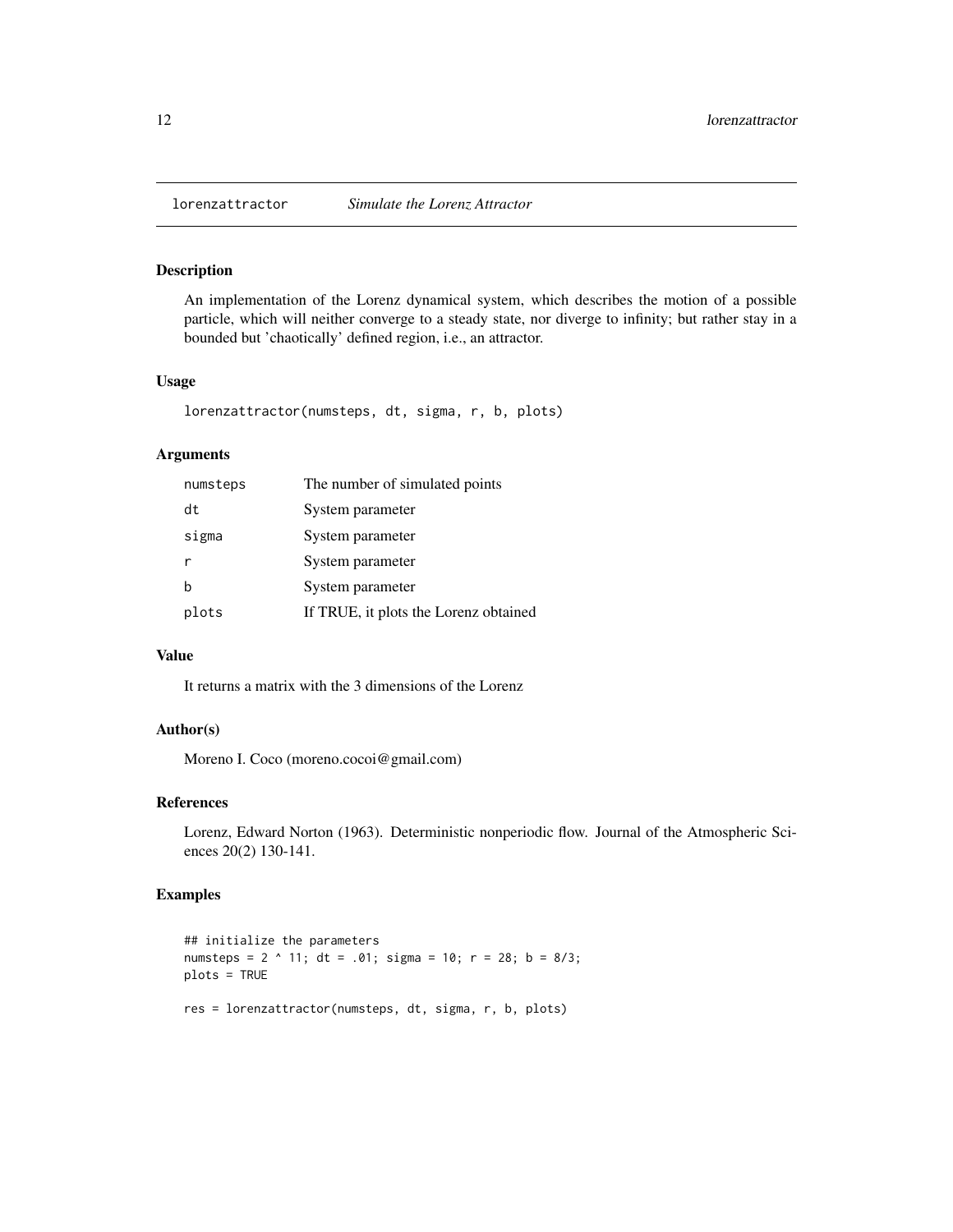<span id="page-12-0"></span>

#### **Description**

Iterative procedure exploring a combination of parameter values to obtain maximal recurrence between two time-series. It finds the values for the three parameters of radius, delay and embedding dimensions that optimize recurrence.

#### Usage

optimizeParam(ts1, ts2, par, min.rec, max.rec)

#### Arguments

| ts1     | First time-series                                                                                                                                                                                                                                                                                                                                                                                                                                                                                                                                                                                                                                                                                             |
|---------|---------------------------------------------------------------------------------------------------------------------------------------------------------------------------------------------------------------------------------------------------------------------------------------------------------------------------------------------------------------------------------------------------------------------------------------------------------------------------------------------------------------------------------------------------------------------------------------------------------------------------------------------------------------------------------------------------------------|
| ts2     | Second time-series                                                                                                                                                                                                                                                                                                                                                                                                                                                                                                                                                                                                                                                                                            |
| par     | A list of parameters for the optimization: $lgM = a$ constant indicating maximum<br>lag to inspect when calculating average mutual information between the two<br>series. finance from the percentage of information gained, relative to the first<br>embedding dimension, when higher embeddings are considered. radiusspan =<br>the number of radi explored, relative to the standard deviation of the distance<br>between the two series. typeami = decide on the minimum average mutual in-<br>formation. If typeami $==$ mindip, then we select the lag at which minimal infor-<br>mation is observed. If typeami == maxlag, then we select the maximum lag at<br>which minimal information is observed. |
| min.rec | The minimum value of recurrence accepted. Default $= 2$                                                                                                                                                                                                                                                                                                                                                                                                                                                                                                                                                                                                                                                       |
| max.rec | The maximum value of recurrence accepted. Default $= 5$                                                                                                                                                                                                                                                                                                                                                                                                                                                                                                                                                                                                                                                       |

#### Details

The optimization follows a three steps process:

1) Identify a delay that accommodates both time-series by finding the local minimum where mutual information between them drops, and starts to level off. When one ts has a considerably longer delay indicated than the another, the function selects the longer delay of the two to ensure that new information is gained for both. When the delays are close to each other, the function computes the mean of the two delays.

2) Determine embedding dimensions by using false nearest neighbors and checking when it bottoms out (i.e., there is no gain in adding more dimensions). If the embedding dimension for the two ts are different the algorithm selects the higher embedding dimension of the two to make sure that both time series are sufficiently unfolded.

3) Determine radius yielding a recurrence rate between 2-5 To do so, we first determine a starting radius that yields approximately 25 We generate a sampled sequence of equally spaced possible radi from such radius till 0, using as unit for the sequence step, the standard deviation of the distance matrix divided by a scaling parameter (radiusspan). The larger this parameter, the finer the unit. The size of the sample is specified by the user (radiussample).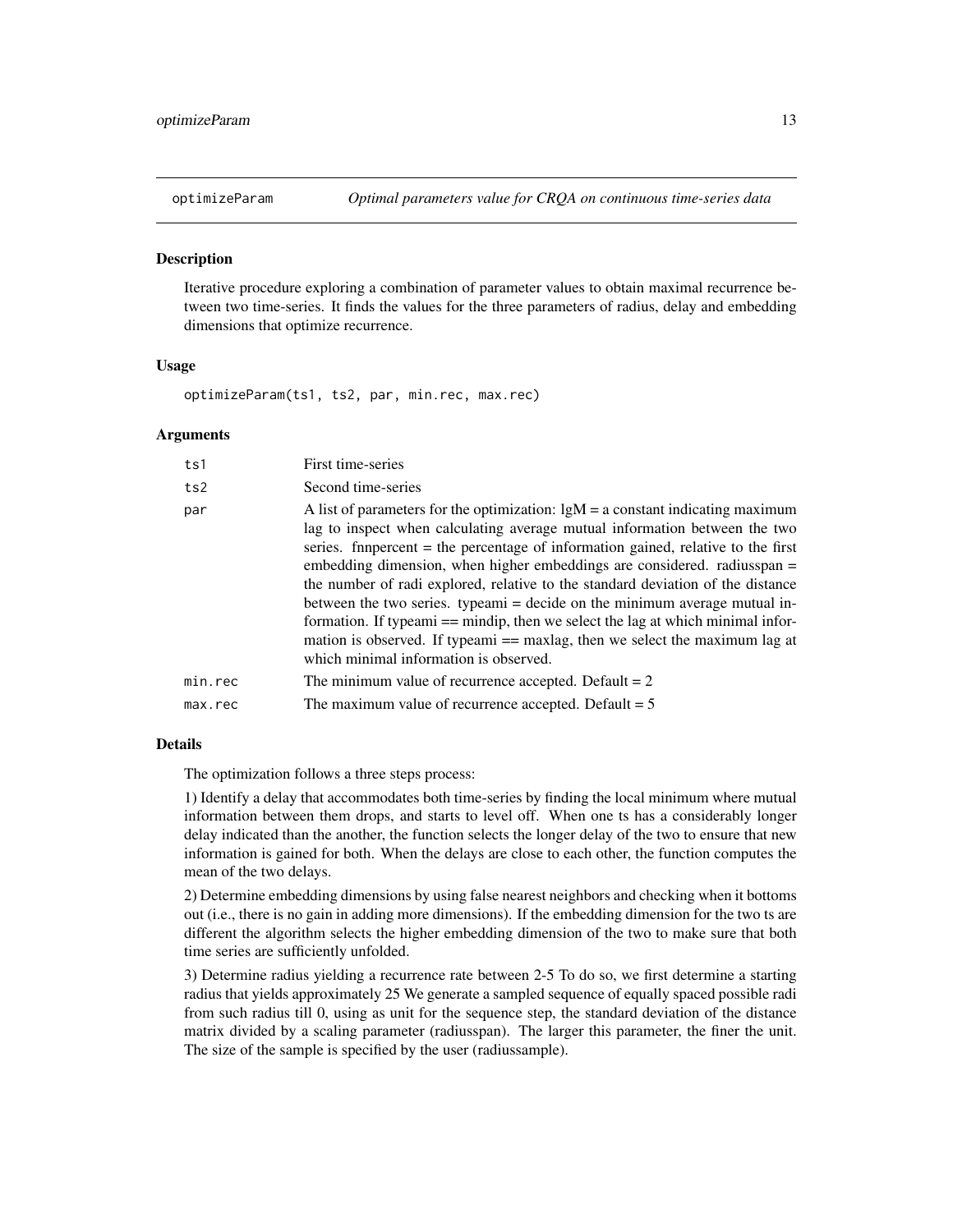#### <span id="page-13-0"></span>Value

It returns a list with the following arguments:

| radius | The optimal radius value found |
|--------|--------------------------------|
| emddim | Number of embedding dimensions |
| delay  | The lag parameter.             |

#### **Note**

As optimizeParam uses crqa to estimate the parameters: the additional arguments normalize, rescale, mindiagline, minvertline, whiteline, recpt should be supplied in the par list. Set up relatively large radiusspan (e.g. 100), and relatively small radiussample (e.g., 10), for a decent coverage of radius values.

#### Author(s)

Moreno I. Coco (moreno.cocoi@gmail.com) and James A. Dixon (james.dixon@uconn.edu)

#### References

Marwan, N., Carmen Romano, M., Thiel, M., and Kurths, J. (2007). Recurrence plots for the analysis of complex systems. Physics Reports, 438(5), 237-329.

#### See Also

[crqa](#page-5-1), [wincrqa](#page-23-1)

#### Examples

## initialize the parameters

```
par = list(lgM = 20, steps = seq(1, 6, 1),radiusspan = 100, radiussample = 40,
normalize = 0, rescale = 1, mindiagline = 2,
minvertline = 2, tw = \theta, whiteline = FALSE,
recpt = FALSE, fnnpercent = 10, typeami = "mindip")
```
## generate two random uniform series

```
ts1 = runif(100)ts2 = runif(100)
```
ans = optimizeParam(ts1, ts2, par, min.rec = 2, max.rec = 5) print(ans)

## utilize leftmov, rightmov for an application to real-data ## reduce radiussample to increase computational speed

## data(crqa)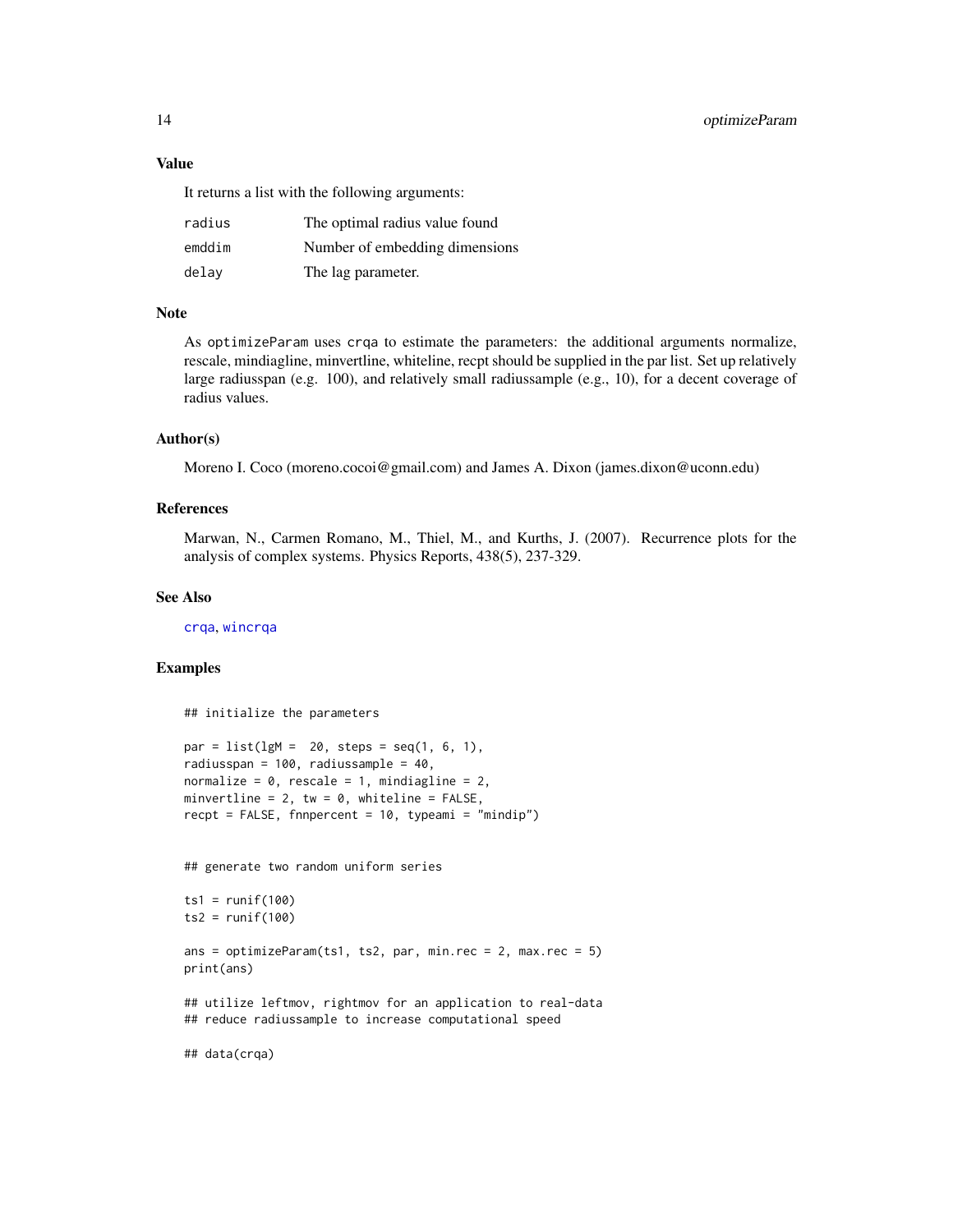#### <span id="page-14-0"></span>plotRP 15

```
## ans = optimizeParam(leftmov, rightmov, par)
## print(ans)
```
plotRP *Plot a recurrence matrix*

#### Description

A convenience function to plot the RP matrix returned by the 'crqa()'

#### Usage

plotRP(RP, par)

#### Arguments

| RP  | The Recurrence Plot sparse matrix data                                                                                                                                                                                               |
|-----|--------------------------------------------------------------------------------------------------------------------------------------------------------------------------------------------------------------------------------------|
| par | a list of parameters for the plotting: unit: to mark ticks on the axes of the RP<br>labelx: the label of the x-axis labely: the label of the y-axis cols: the color for<br>the recurrent recurrent points pcex: the size of the dots |

#### Value

A square plot visualising the recurrence matrix.

#### Author(s)

Moreno I. Coco (moreno.cocoi@gmail.com)

#### Examples

```
## run a simple crqa
ts1 = c(0, 0, 1, 1, 0, 0, 2, 2, 1, 1)ts2 = c(1,1, 2, 2, 0, 0, 1, 2)delay = 1; embed = 1; rescale = 1; radius = 0.001;
normalize = 0; mindiagline = 2; minvertline = 2;
tw = \theta;
res = crqa(ts2, ts1, delay, embed, rescale, radius, normalize, mindiagline, minvertline, tw)
par = list(unit = 2, labelx = "Time", labely = "Time", cols = "blue", pcex = 1)
RP = res$RP
plotRP(RP, par)
```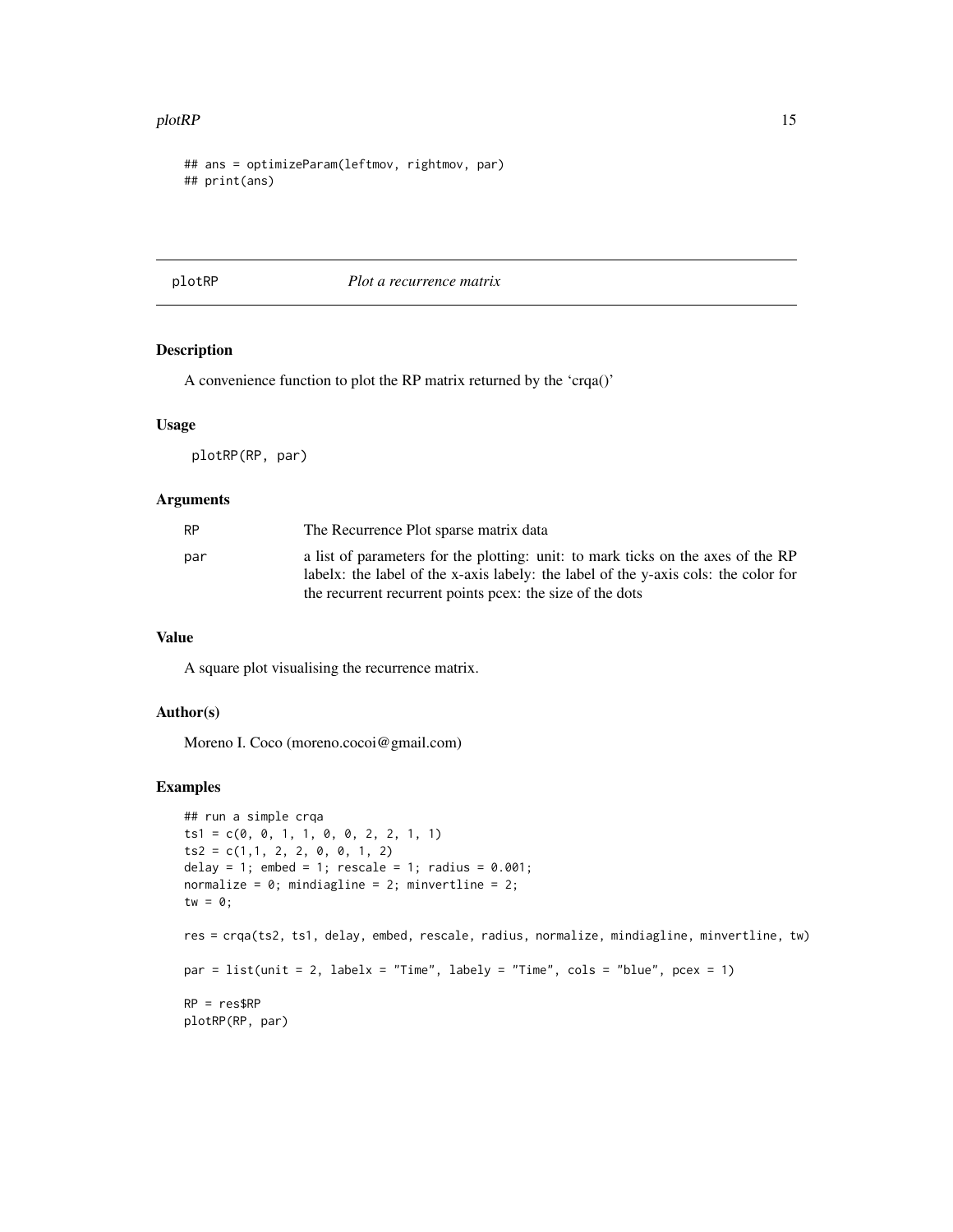<span id="page-15-0"></span>

#### Description

An eye-movement fixation scan-pattern, i.e., a temporal sequence of fixated objects.

#### Usage

RDts1

#### Format

A vector containing 2000 observations.

#### References

Richardson, D. C., and Dale, R. (2005). Looking to understand: The coupling between speakers and listeners eye movements and its relationship to discourse comprehension. Cognitive Science, 29, 39-54.

RDts2 *Categorical eye-movement series (speaker)*

#### Description

An eye-movement fixation scan-pattern, i.e., a temporal sequence of fixated objects.

#### Usage

RDts2

#### Format

A vector containing 2000 observations.

#### References

Richardson, D. C., and Dale, R. (2005). Looking to understand: The coupling between speakers and listeners eye movements and its relationship to discourse comprehension. Cognitive Science, 29, 39-54.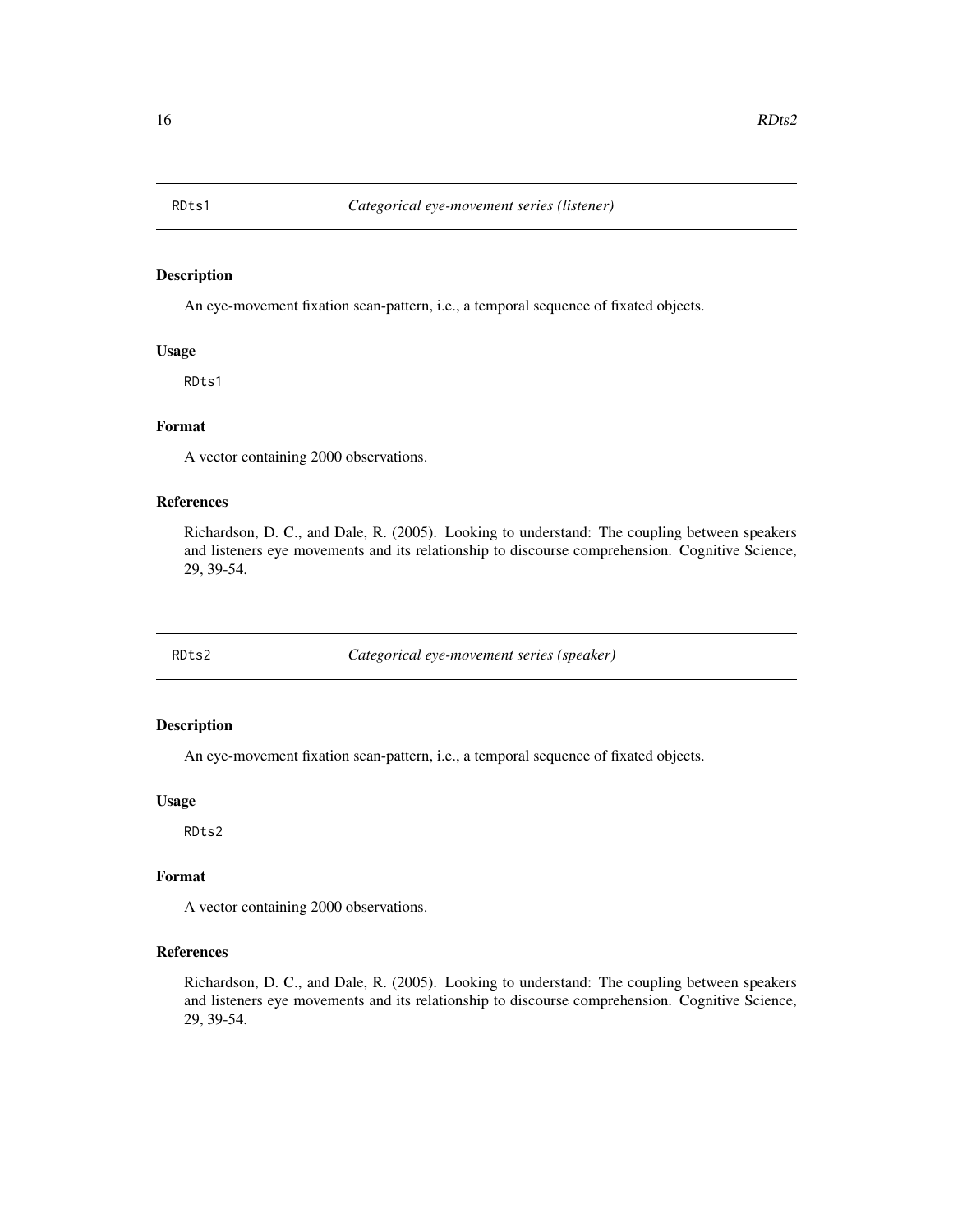<span id="page-16-0"></span>

#### Description

A sequence of z-score gross body movement, as captured in a video, sampled at 8 Hz

#### Usage

rightmov

#### Format

A vector containing 801 observations.

#### References

Paxton, A., and Dale, R. (2013). Frame-differencing methods for measuring bodily synchrony in conversation. Behavior research methods, 45(2), 329-343.

<span id="page-16-1"></span>

| runcrqa |  |  |
|---------|--|--|
|---------|--|--|

Wrapper to compute different types of cross-recurrence quantification *analyses between two time-series.*

#### Description

Wrapper to extract CRQ information on categorical and continuous time series information. The function provides two types of analysis: the recurrence diagonal profile (type  $= 1$ ), or a detailed analysis of the recurrence plot (type  $= 2$ ). For both methods, the function can perform a profile analysis (method = 'profile'), which looks at how recurrence change for the different lags, or a window analysis (method = 'window'), where recurrence is tracked across the time-course by sliding overlapping windows.

#### Usage

runcrqa(ts1, ts2, par)

| ts1 | First time-series                                                                                                                                                                                                                                                                                |
|-----|--------------------------------------------------------------------------------------------------------------------------------------------------------------------------------------------------------------------------------------------------------------------------------------------------|
| ts2 | Second time-series                                                                                                                                                                                                                                                                               |
| par | A list of argument parameters depending on whether the wrapper is used to<br>obtain only profiles, i.e., type 1, or to extract more detailed measures from the<br>cross-recurrence plot, type 2. See details below for a detailed explanation of the<br>arguments for the two different methods. |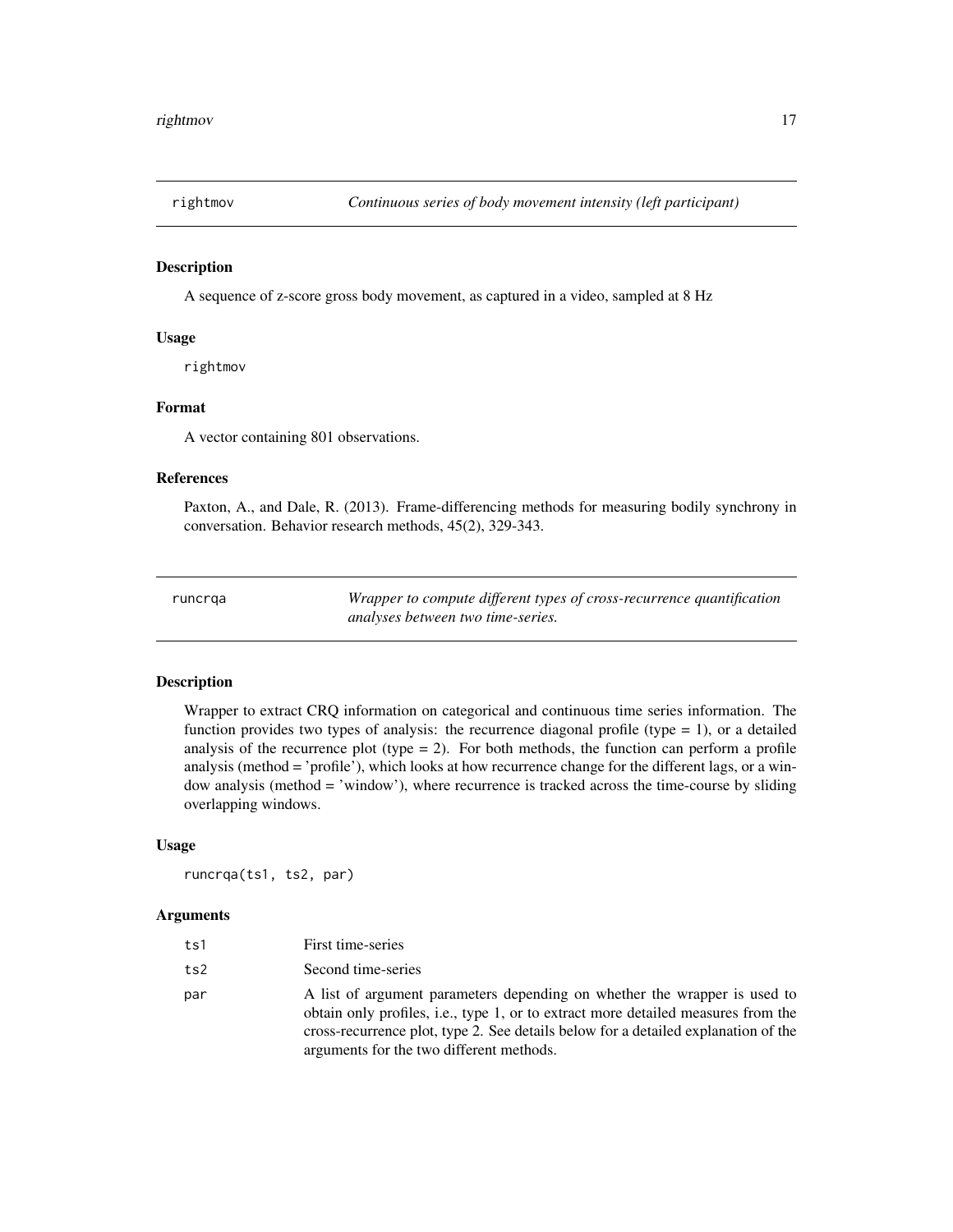#### Details

Independently of the type, the argument 'method' can take two values either 'profile' or 'window': method = 'profile': compute the recurrence profile over the all time series for different lags method = 'window': compute recurrence over time by sliding a window

For type 1:

with method = 'profile'

 $ws =$  the width  $(+/-)$  timestamps to use to lag the series

with method = 'window'

step = the sampling jumps over which windows are rolled

windowsize = the size of the window of analysis.

lagwidth = the number of lags to be analyzed.

For type 2:

delay = the delay introduced to the time series

embed = the embedding dimensions for phase-space reconstruction

rescale = Normalization of the distance matrix if rescale =  $1$  (mean distance of entire matrix); if rescale = 2 (maximum distance of entire matrix)

radius = Maximum distance to accept two-points as recurrent. If the series are categorical, it must be set to a very small value

normalize = Rescale factor for time-series; if normalize =  $0$  (do nothing); if normalize =  $1$  (Unit interval); if normalize  $= 2$  (z-score)

mindiagline = A minimum diagonal length of recurrent points. Usually set to 2, as it takes a minimum of two points to define any line.

minvertline = A minimum vertical length of recurrent points.

whiteline = A logical flag to calculate (TRUE) or not (FALSE) empty vertical lines.

recpt = A logical flag indicating whether measures of cross-recurrence are calculated directly from a recurrent plot (TRUE) or not (FALSE).

#### Value

The values returned depends on the type (1,2) of computation requested.

For type  $= 1$ :

profile  $= A$  vector of recurrence (ranging from 0,1) with length equal to the number of delays explored

maxrec = Maximal recurrence observed between the two-series maxlag = Delay at which maximal recurrence is observed

For type  $= 2$ :

rec = The percentage of recurrent points falling within the specified radius.

det = Proportion of recurrent points forming diagonal line structures.

nrline = The total number of lines in the recurrent plot

maxline = The length of the longest diagonal line segment in the plot, excluding the main diagonal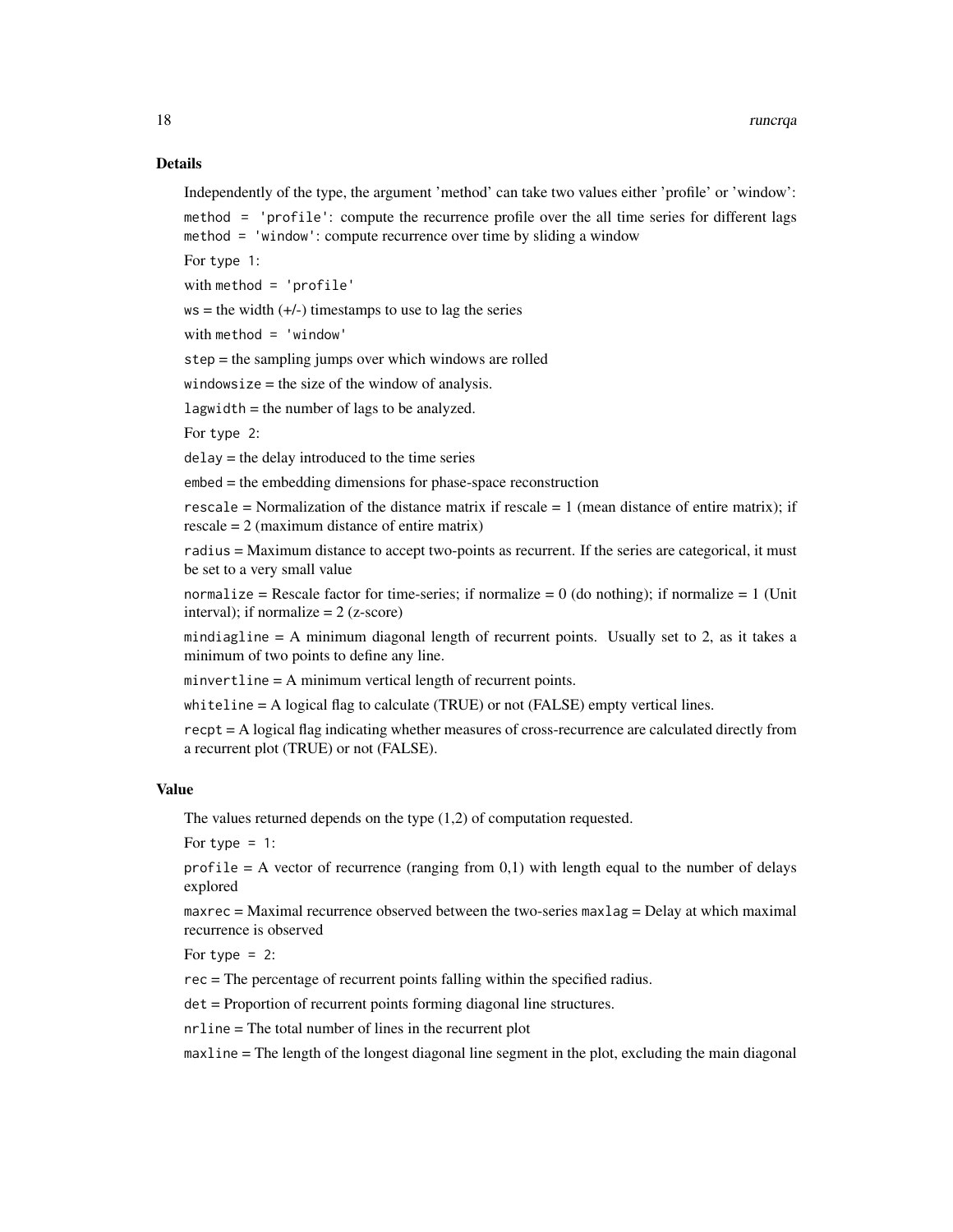#### <span id="page-18-0"></span>runcrqa and the control of the control of the control of the control of the control of the control of the control of the control of the control of the control of the control of the control of the control of the control of

meanline = The average length of line structures

entropy = Shannon information entropy of all diagonal line lengths

relEntropy = Entropy measure normalized by the number of lines observed in the plot. Handy to compare across contexts and conditions

lam = Proportion of recurrent points forming vertical line structures

 $tt$  = The average length of vertical line structures

#### Author(s)

Moreno I. Coco (moreno.cocoi@gmail.com)

#### References

Webber Jr, C. L., and Zbilut, J. P. (2005). Recurrence quantification analysis of nonlinear dynamical systems. Tutorials in contemporary nonlinear methods for the behavioral sciences, 26-94.

Marwan, N., and Kurths, J. Nonlinear analysis of bivariate data with cross recurrence plots. Physics Letters A 302.5 (2002): 299-307.

#### See Also

[drpdfromts](#page-9-1), [windowdrp](#page-25-1), [crqa](#page-5-1), [wincrqa](#page-23-1)

#### Examples

```
data(crqa)
```

```
####################################################
###Cross-recurrence diagonal profile
par = list(type = 1, ws = 100, method = "profile".datatype = "categorical", thrshd = 8, radius = 2,
    pad = FALSE)
ans = runcrqa(RDts1, RDts2, par)
profile = ans$profile; maxrec = ans$maxrec; maxlag = ans$maxlag
####################################################
###Windowed cross-recurrence profile
par = list(type = 1, windowstep = 20, windowsize = 100,method = "window", datatype = "categorical", thrshd = 8,
    pad = FALSE)
ans = runcrqa(RDts1, RDts2, par)
print(ans)
####################################################
```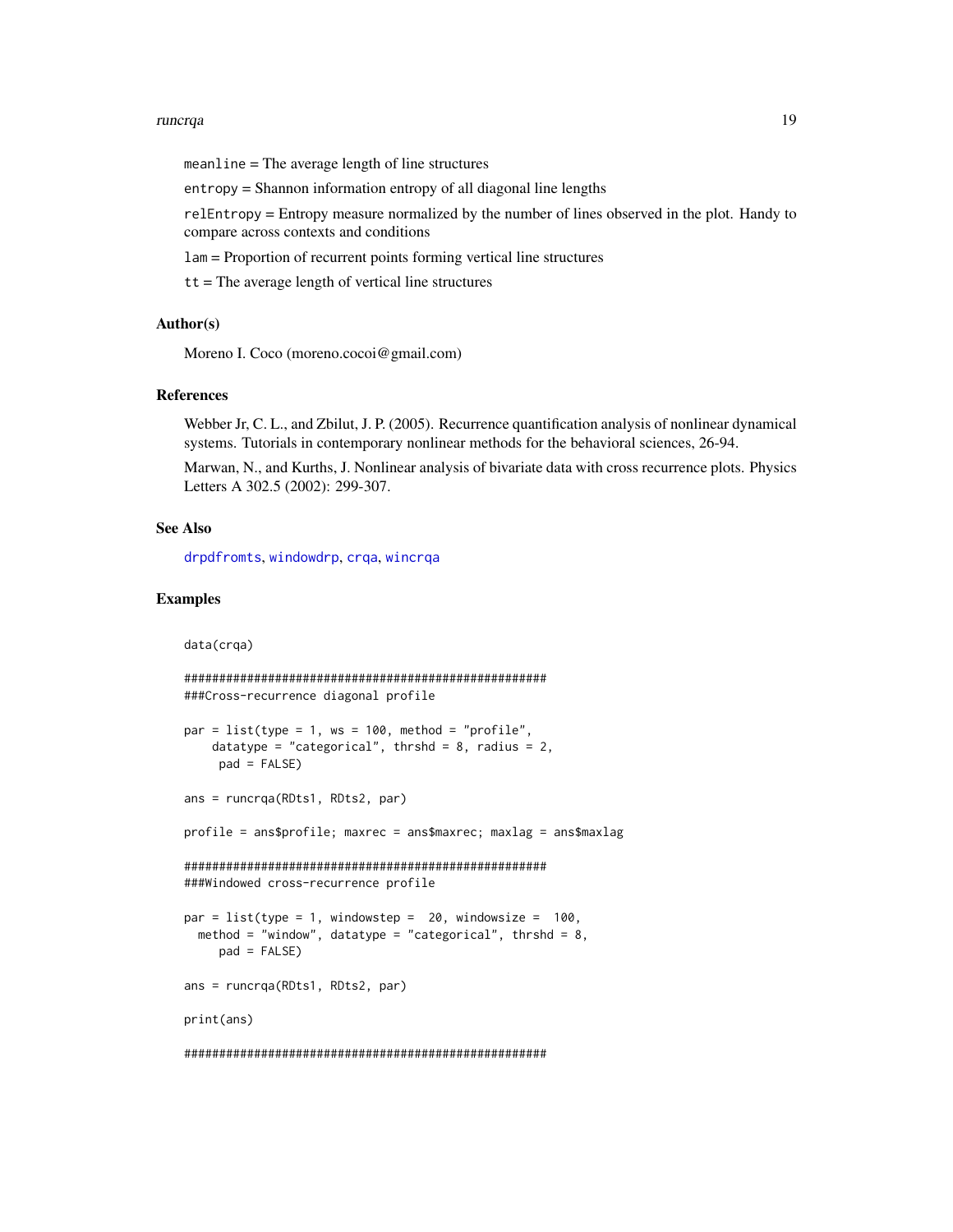```
### Cross-recurrence measures
par = list(type = 2, delay = 1, embed = 1, rescale = 1,
 radius = 0.00001, normalize = 0, mindiagline = 2,
  minvertline = 2, whiteline = FALSE, recpt = FALSE)
res = runcrqa(RDts1, RDts2, par)
res[1:9]
```
#### <span id="page-19-1"></span>simts *Simulate dichotomous binary time-series*

#### Description

A simple algorithm for producing a time-series that drives a second time-series (1 for event occurrence; 0 otherwise) using parameters, which change independent and conditional probability of an event to occur.

#### Usage

```
simts(BL1, BL2, BLR1, BLR2, BL2C1, tsL)
```
#### Arguments

| BL <sub>1</sub>   | Base event rate of the first time-series  |
|-------------------|-------------------------------------------|
| BL <sub>2</sub>   | Base event rate of the second time-series |
| BLR1              | Rate of repetition in the first series    |
| BLR <sub>2</sub>  | Rate of repetition in the second series   |
| BL <sub>2C1</sub> | Conditional probability of repetition.    |
| tsL               | Length of the simulated time-series       |

#### Value

A matrix with two-rows, where the first row is the 'driving' time-series and the second row is the second time-series. The columns are the number of simulated points as selected by the argument tsL.

#### Author(s)

Rick Dale and Moreno I. Coco (moreno.cocoi@gmail.com)

<span id="page-19-0"></span>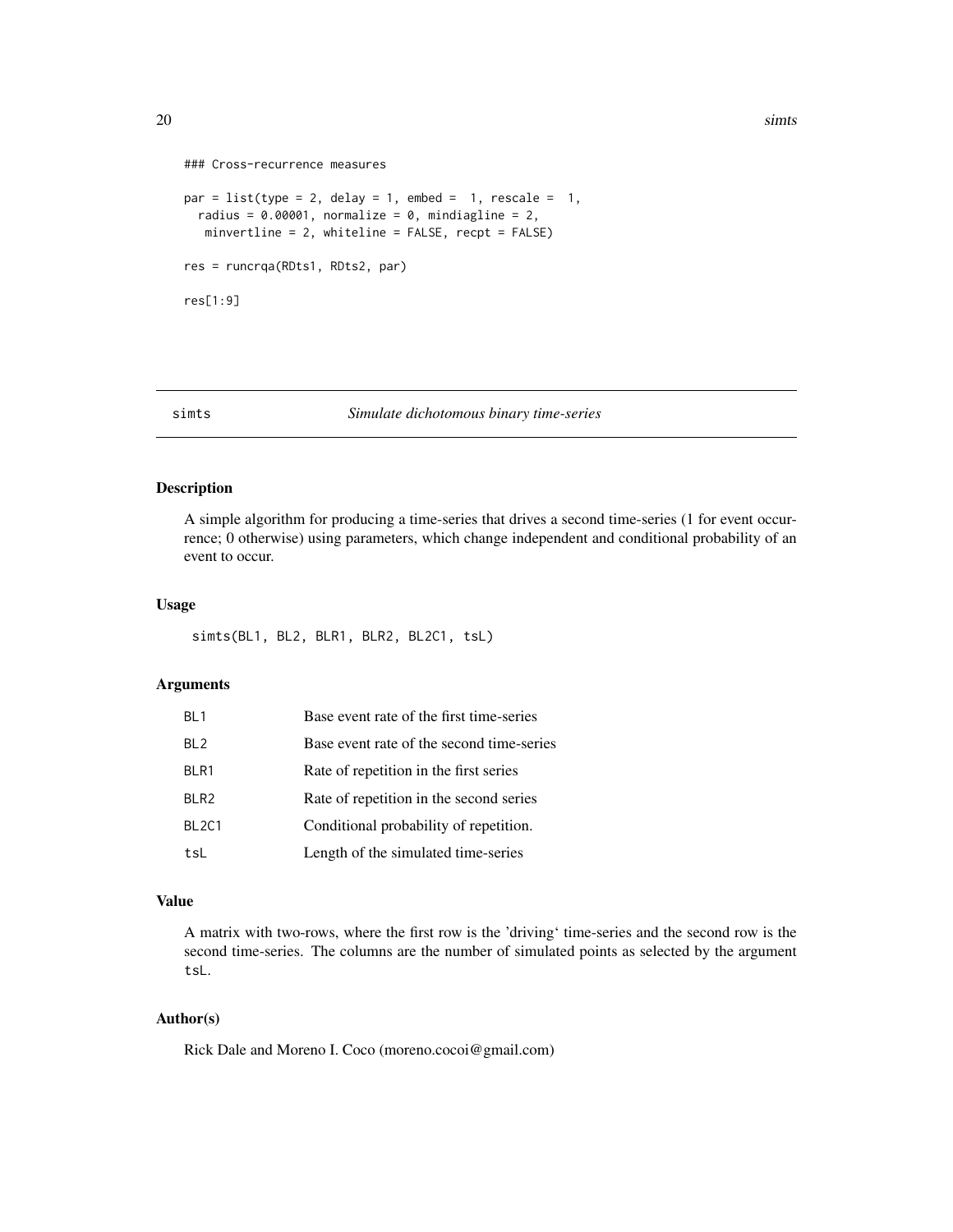#### <span id="page-20-0"></span>spdiags 21

#### Examples

```
## set up parameters
BL1 = .08; BL2 = .05; BLR1 = .5; BLR2 = .5;
BL2C1 = .33; tsL = 100ts = simts(BL1, BL2, BLR1, BLR2, BL2C1, tsL)
```
<span id="page-20-1"></span>

#### spdiags *Extract diagonal matrices*

#### Description

Extracts all nonzero diagonals from the m-by-n matrix A. B is a min $(m,n)$ -by-p matrix whose columns are the p nonzero diagonals of A.

#### Usage

spdiags(A)

#### Arguments

A **An m-by-n matrix with nonzero elements located on p diagonals.** 

#### Details

Compared to the original Matlab implementation: 1) it does not handle the case with more than one input, and 2) (m > n) matrices give the B matrix columns in a different order, but the d vector of indices will also be changed accordingly, so the set of columns is OK, just ordered differently

#### Value

| - B | A min(m,n)-by-p matrix, usually (but not necessarily) full, whose columns are<br>the diagonals of A. |
|-----|------------------------------------------------------------------------------------------------------|
| - d | A vector of length p whose integer components specify the diagonals in A.                            |

#### Note

For computational efficiency spdiags is actually computed using a Fortan implementation (jspd.f)

#### Author(s)

John C. Nash (nashjc@uottawa.ca)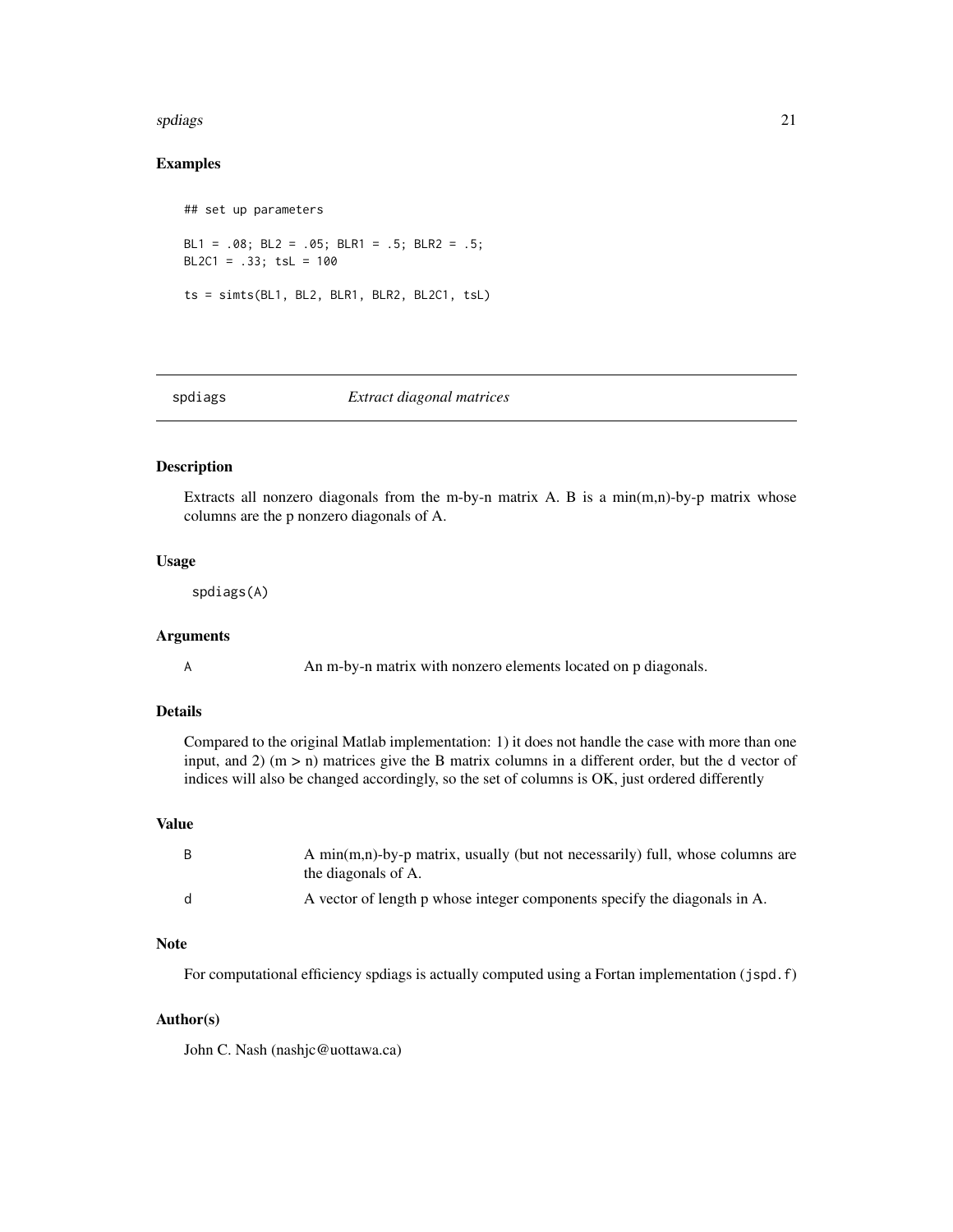#### <span id="page-21-0"></span>Examples

dta <- c(0, 5, 0, 10, 0, 0, 0, 0, 6, 0, 11, 0, 3, 0, 0, 7, 0, 12, 1, 4, 0, 0, 8, 0, 0, 2, 5, 0, 0, 9) A1 <- matrix(dta, nrow=5, ncol=6, byrow=TRUE) print(A1) res1 <- spdiags(A1) print(res1)

#### Description

Remove recurrent points on the main diagonal, and parallel diagonals, as specified by the window parameter.

#### Usage

theiler(S, tw)

#### Arguments

| S  | A binary matrix representing a recurrent plot |
|----|-----------------------------------------------|
| tw | The size of the theiler window.               |

#### Details

The default value of the window parameter is 0. A value of 1 would remove the points along the main diagonal. A value of 2 would remove the points along the main diagonal, as well as the point of the bands +|- 1 around it.

#### Value

A sparse matrix with recurrent points removed as specified by the window parameter.

#### Author(s)

Moreno I. Coco (moreno.cocoi@gmail.com)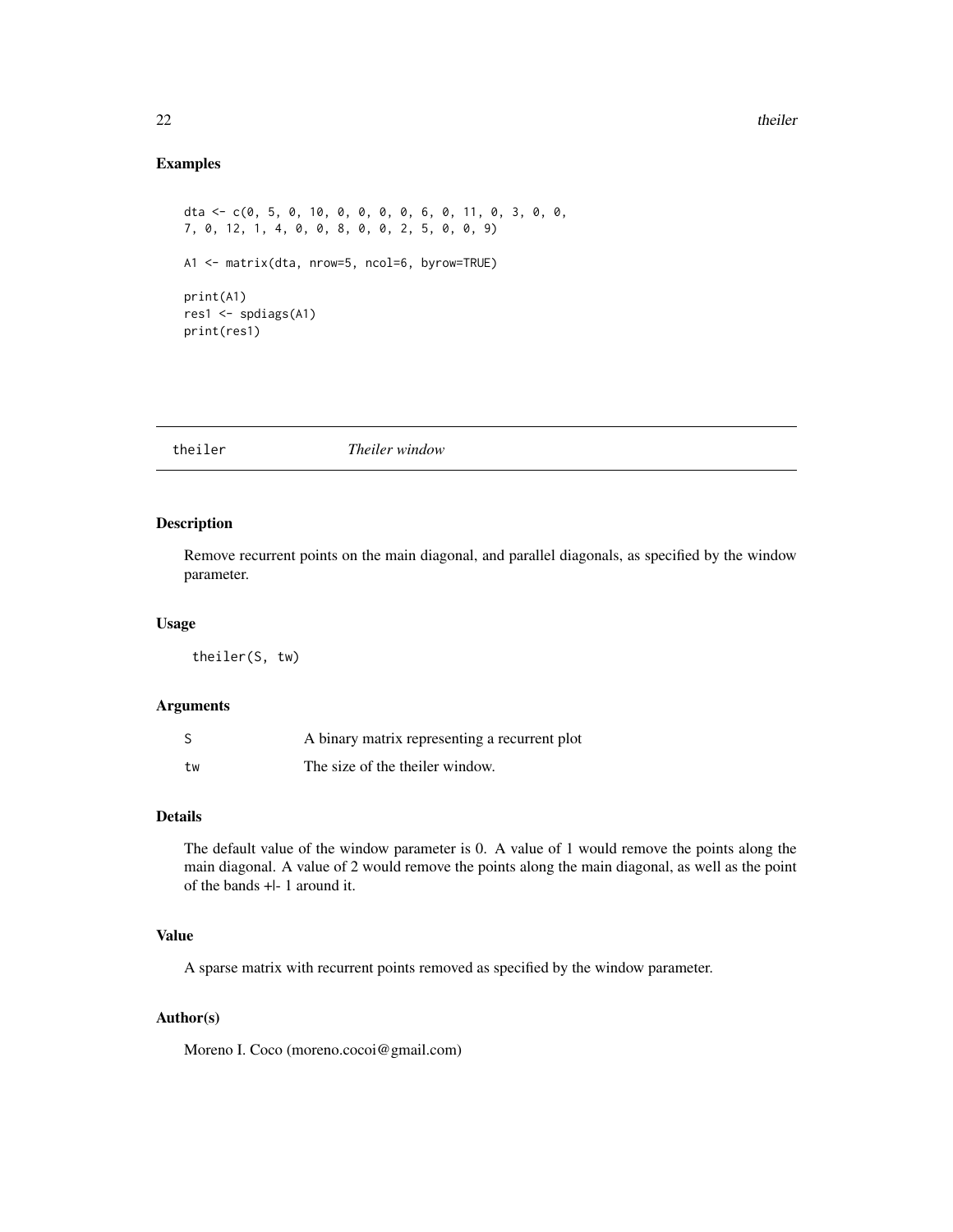<span id="page-22-0"></span>

#### Examples

```
## build a random x matrix
r = 100; c = 100; tw = 1S = round(matrix(runif(r*c), r, c))ans = theiler(S, tw)
```
#### <span id="page-22-1"></span>tt *Trapping-Time*

#### Description

Extract vertical lines from a recurrence plot on which it calculates laminarity (the percentage of recurrence points which form vertical lines), and trapping-time (the mean length of vertical lines).

#### Usage

tt(x, minvertline, whiteline)

#### Arguments

| X           | A binary matrix representing a recurrent plot                          |
|-------------|------------------------------------------------------------------------|
| minvertline | A minimum vertical length of recurrent points.                         |
| whiteline   | A logical flag to calculate (TRUE) or not (FALSE) empty vertical lines |

#### Details

This function is based on MATLAB code written by Norbert Marwan, available in crptoolbox

#### Value

A list with four variables: TT (The average length of vertical line structures), lam (proportion of recurrent points forming vertical line structures), tw (vertically consecutive white points|lines) and tb (vertically consecutive black points|lines). If whiteline = FALSE, tw = NA.

#### Author(s)

Moreno I. Coco (moreno.cocoi@gmail.com)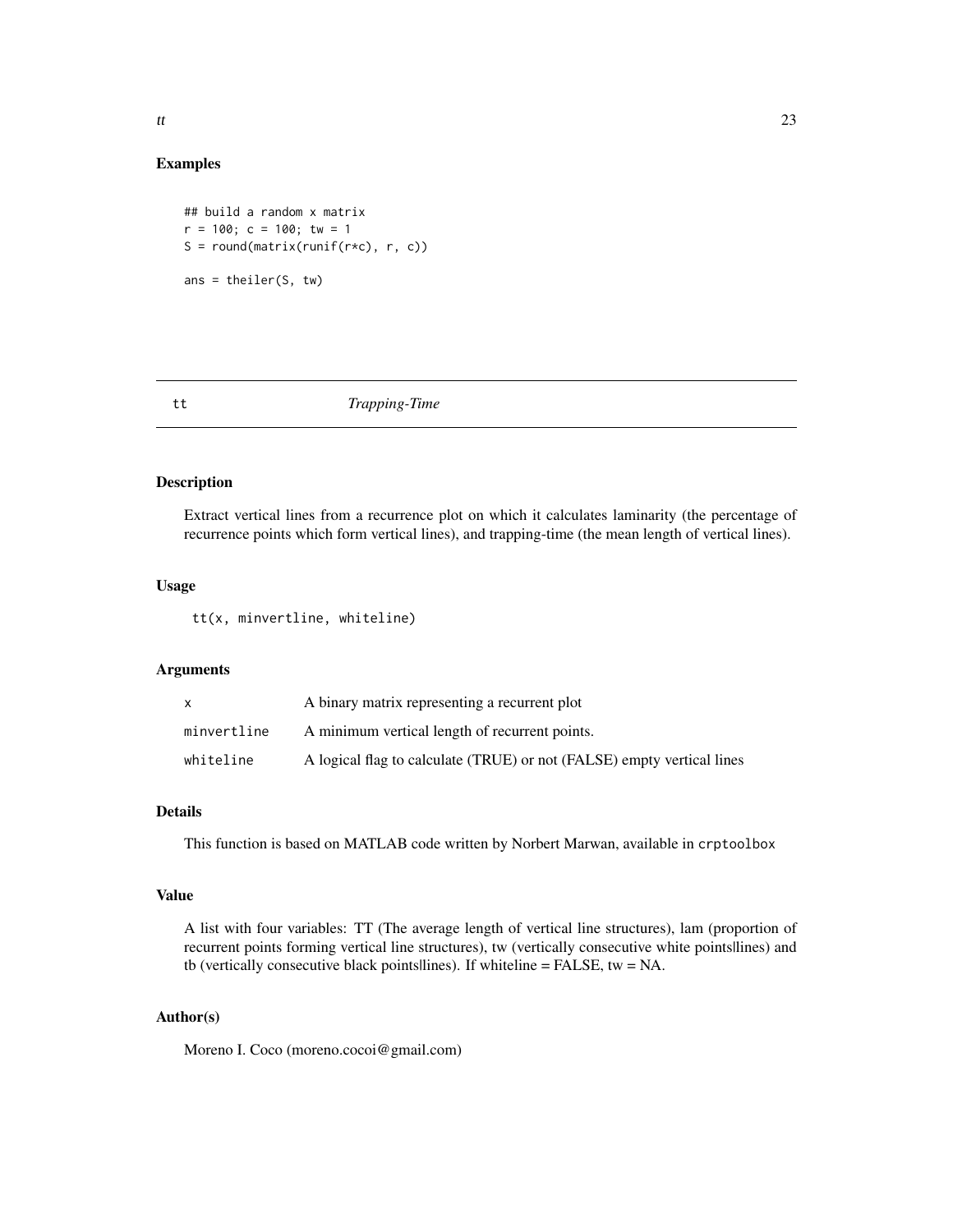#### 24 wincrqa

#### Examples

```
## build a random x matrix
r = 100; c = 100x = round(matrix(runif(r*c), r, c))whiteline = TRUE
minvertline = 2
ans = tt(x, minvertline, whiteline)
```
#### <span id="page-23-1"></span>wincrqa *Window Cross-Recurrence Measures*

#### Description

It computes cross-recurrence is calculated in overlapping windows of a certain size for a number of delays smaller than the size of the window. For each window, a cross-recurrence plot is build and measures of it extracted.

#### Usage

```
wincrqa(ts1, ts2, windowstep, windowsize, delay, embed, rescale,
radius, normalize, mindiagline, minvertline, tw, whiteline, trend)
```

| ts1         | First time-series                                                                                                                        |
|-------------|------------------------------------------------------------------------------------------------------------------------------------------|
| ts2         | Second time-series                                                                                                                       |
| windowstep  | Interval by which the window is moved.                                                                                                   |
| windowsize  | The size of the window                                                                                                                   |
| delay       | The delay unit by which the series are lagged.                                                                                           |
| embed       | The number of embedding dimension for phase-reconstruction, <i>i.e.</i> , the lag in-<br>tervals.                                        |
| rescale     | Rescale the distance matrix; if rescale $= 1$ (mean distance of entire matrix); if<br>rescale $= 2$ (maximum distance of entire matrix). |
| radius      | A threshold, cut-off, constant used to decide whether two points are recurrent or<br>not.                                                |
| normalize   | Normalize the time-series; if normalize = 0 (do nothing); if normalize = 1 (Unit<br>interval); if normalize $= 2$ (z-score).             |
| mindiagline | A minimum diagonal length of recurrent points. Usually set to 2, as it takes a<br>minimum of two points to define any line.              |

<span id="page-23-0"></span>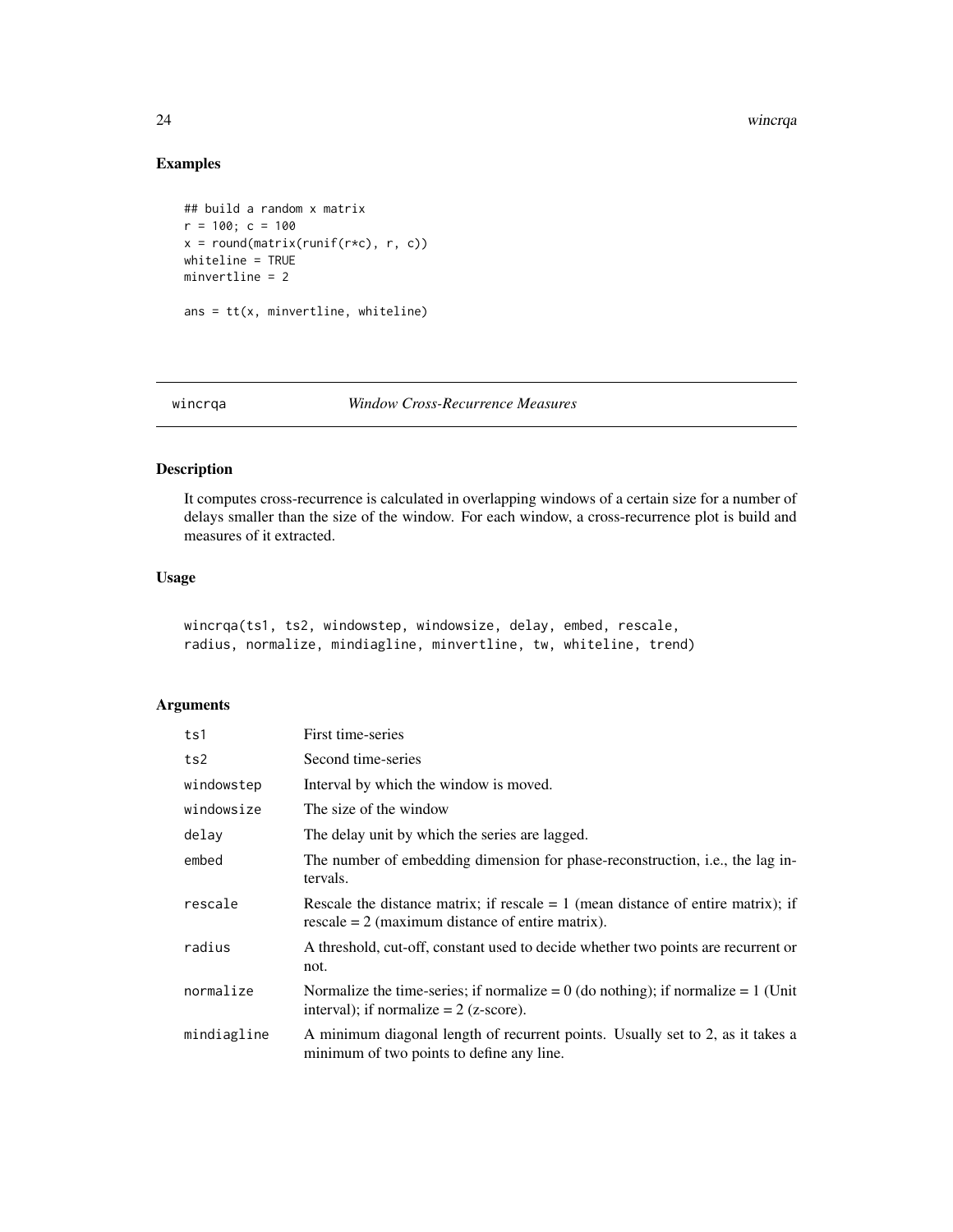#### <span id="page-24-0"></span>wincrqa and 25

| minvertline | A minimum vertical length of recurrent points.                          |
|-------------|-------------------------------------------------------------------------|
| tw          | The size of the Theiler window                                          |
| whiteline   | A logical flag to calculate (TRUE) or not (FALSE) empty vertical lines. |
| trend       | A logical flag indicating whether the TREND should be computed          |

#### Value

It returns a matrix where the rows are the different windows explored, and the columns are the crossrecurrence measures observed in that particular window. Refer to crqa for the values returned.

#### Note

If no-recurrence is found in a window, that window will not be saved, and a message about it will be warned. TREND is implemented following a solution proposed by Norbert Marwan, and translated here in R, for those who have asked him. He, however warns that this measure might strongly depend on the chosen settings to calculate crq. Relying on such measure can, therefore, produce misleading results.

#### Author(s)

Moreno I. Coco (moreno.cocoi@gmail.com)

#### See Also

[crqa](#page-5-1)

#### Examples

```
## simulate two dichotomous series
tS = simts(0.25, 0.05, 0.2, 0.2, 0.25, 100)
ts1 = tS[1,]; ts2 = tS[2,]## check data(crqa) for alternative data
## (e.g., RDts1, RDts2)
windowstep = 10; windowsize = 50;
delay = 1; embed = 1; rescale = 1;
radius = 0.00001; normalize = 0;
minvertline = 2; mindiagline = 2;
tw = 0; whiteline = FALSE; trend = TRUE;
## it returns a list with:
## [[1]] the measures for the different windows where values are found
## [[2]] the trend over time.
res = wincrqa(ts1, ts2, windowstep, windowsize,
delay, embed, rescale, radius, normalize, mindiagline,
minvertline, tw, whiteline, trend)
```
str(res)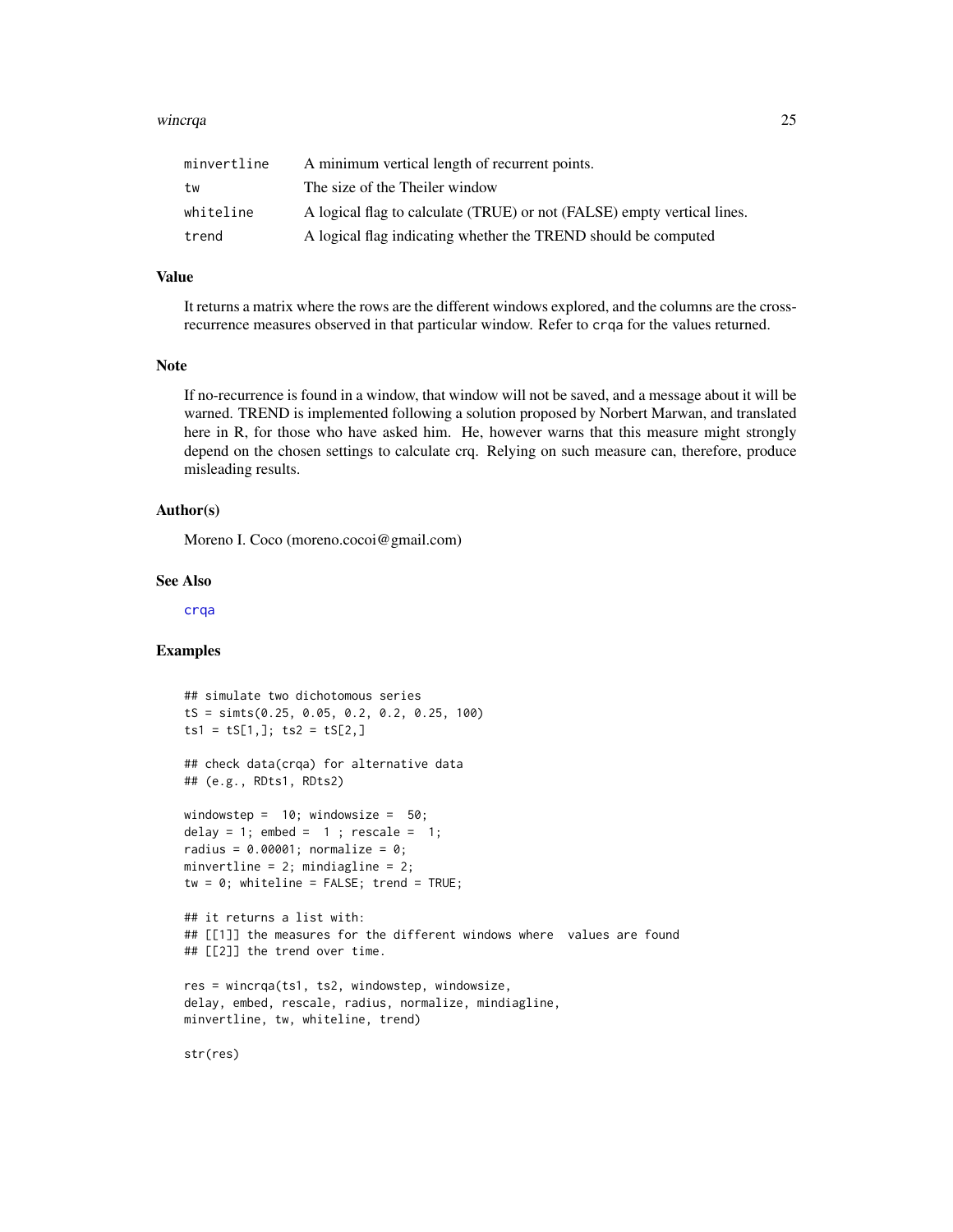<span id="page-25-1"></span><span id="page-25-0"></span>windowdrp *Window Cross-Recurrence Profile*

#### Description

Cross-recurrence is calculated in overlapping windows of a specified size for a number of delays smaller than the size of the window. In every window, the recurrence value for the different delays is calculated. A mean is then taken across the delays to obtain a recurrence value in that particular window.

#### Usage

```
windowdrp(ts1, ts2, step, windowsize, lagwidth, datatype,
radius, delay, embed, rescale, normalize, mindiagline, minvertline,
tw)
```

| ts1         | First time-series                                                                                                                                                       |
|-------------|-------------------------------------------------------------------------------------------------------------------------------------------------------------------------|
| ts2         | Second time-series                                                                                                                                                      |
| step        | Interval by which the window is moved.                                                                                                                                  |
| windowsize  | The size of the window                                                                                                                                                  |
| lagwidth    | The number of delays to be considered                                                                                                                                   |
| datatype    | A string indicating whether the time-series is 'numeric' or 'categorical'                                                                                               |
| radius      | For numeric time-series, the cutoff distance to accept or reject two-points as<br>recurrent                                                                             |
| delay       | The delay unit by which the series are lagged.                                                                                                                          |
| embed       | The number of embedding dimension for phase-reconstruction, <i>i.e.</i> , the lag in-<br>tervals.                                                                       |
| rescale     | Rescale the distance matrix; if rescale = $0$ (do nothing); if rescale = $1$ (mean<br>distance of entire matrix); if rescale $= 2$ (maximum distance of entire matrix). |
| normalize   | Normalize the time-series; if normalize = $0$ (do nothing); if normalize = $1$ (Unit<br>interval); if normalize $= 2$ (z-score).                                        |
| mindiagline | A minimum diagonal length of recurrent points. Usually set to 2, as it takes a<br>minimum of two points to define any line.                                             |
| minvertline | A minimum vertical length of recurrent points.                                                                                                                          |
| tw          | The Theiler window parameter                                                                                                                                            |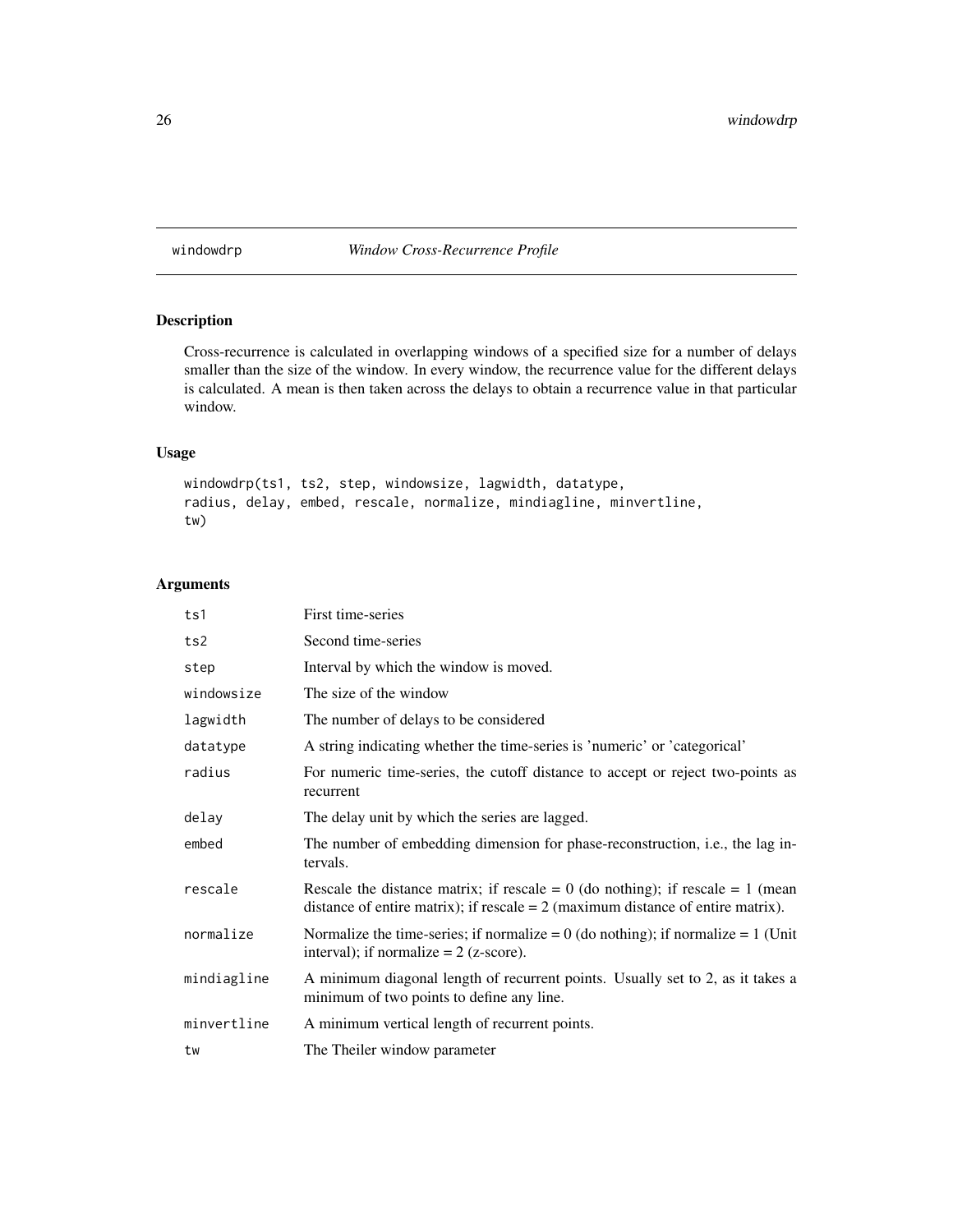#### <span id="page-26-0"></span>windowdrp 27

#### Value

It returns a list of arguments where:

| profile | Time-course cross-recurrence profile                   |
|---------|--------------------------------------------------------|
| maxrec  | Maximal recurrence observed along the time-series      |
| maxlag  | The point in time where maximal recurrence is observed |

#### Author(s)

Moreno I. Coco (moreno.cocoi@gmail.com) and Rick Dale (rdale@ucmerced.edu)

#### References

Boker, S. M., Rotondo, J. L., Xu, M., & King, K. (2002). Windowed cross-correlation and peak picking for the analysis of variability in the association between behavioral time series. Psychological Methods, 7(3), 338.

#### See Also

[drpdfromts](#page-9-1)

#### Examples

```
data(crqa)
ts1 = as.numeric(as.matrix(RDts1))
ts2 = as.numeric(as.matrix(RDts2))
par = list(type = 1, step = 20, windowsize = 50, lagwidth = 40,
           method = "window", datatype = "categorical", thrshd = 8,
           radius = 0.001, delay = 1, embed = 1, rescale = 0, normalize = 0,
          mindiagline = 2, minvertline = 2)
ans = runcrqa(ts1, ts2, par)
print(ans)
profile = ans$profile; maxrec = ans$maxrec; maxlag = ans$maxlag
```